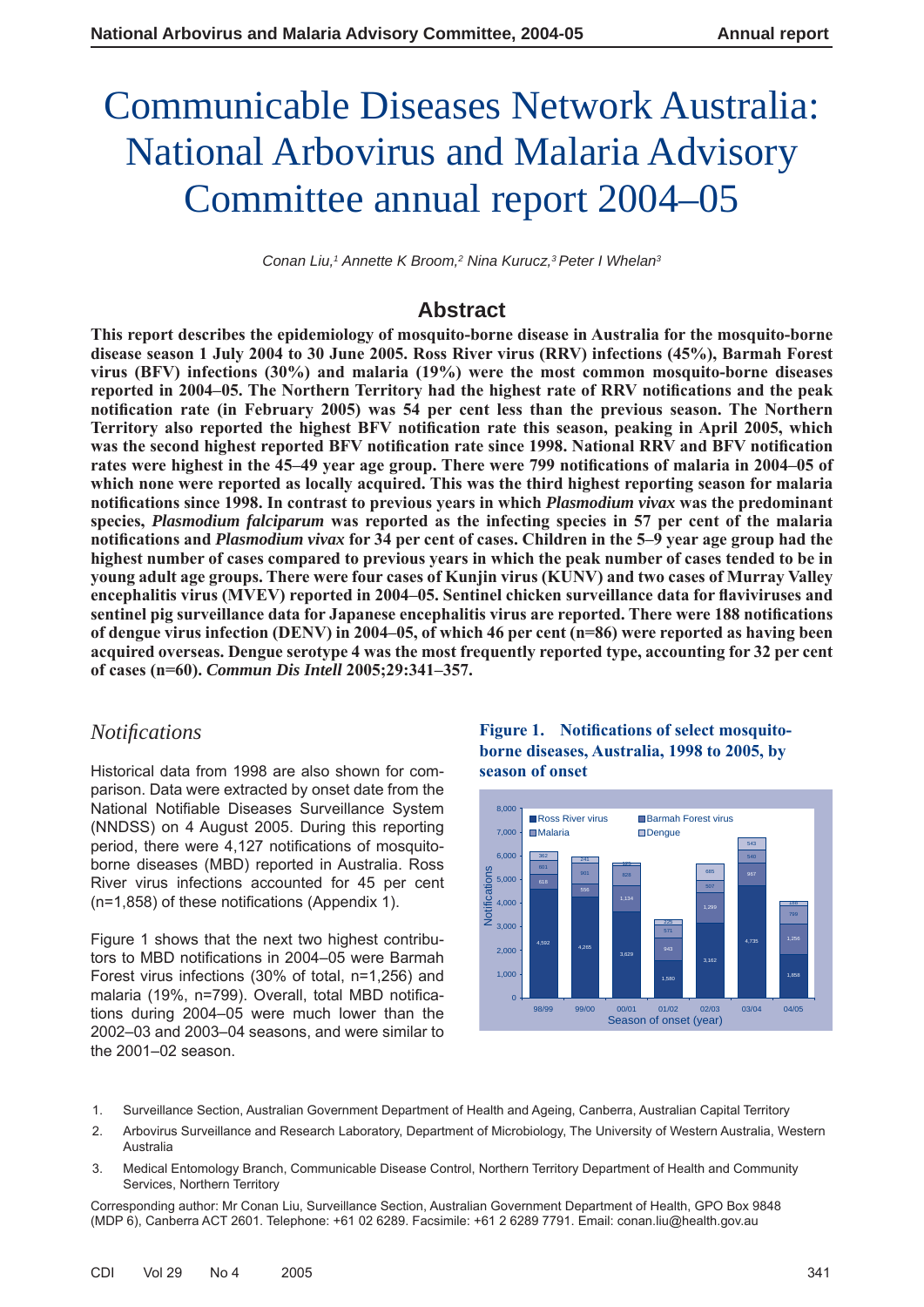The national notification rates for RRV and BFV in 2004–05 were 9.2 cases per 100,000 population and 6.2 cases per 100,000 population, respectively (Appendix 1).

Figure 2 shows that there was a reduction in the rate of notifications for RRV infections in the 2004–05 season compared to last season and similar to the rate reported in 2001-02. The notification rate for BFV has remained relatively stable over the last six seasons.

#### Figure 2. Notification rate of select mosquito**borne diseases, Australia, 1998 to 2005, by season of onset**



During the 2004–05 MBD season (1 July 2004 to 30 June 2005), the highest number of notifications for RRV, malaria and DENV were received in March (Appendix 2, Figure 3). BFV notifications rose steadily from July 2004 to reach the highest number of notifications for the season in April-May 2005.

#### Figure 3. Notifications of select mosquito**borne diseases, Australia, 1 July 2004 to 30 June 2005, by month of onset**



# *Alphaviruses*

During 2004–05, the Northern Territory had the highest rates of BFV notifications (21.4 cases per 100,000 population) and RRV notifications (89.1 cases per 100,000 population) (Table 1). Queensland reported the second highest notification rate for BFV (17.2 cases per 100,000 population) and RRV (25.9 cases per 100,000 population).

#### **Ross River virus infection**

The number of notifications of RRV infection began to rise in the Northern Territory during October 2004, peaking in February 2005. High rates of infection were reported, between two and eighteen times above the national rate (Figure 4). The Northern Territory peak notification rate in February 2005 (328.7 per 100,000 population) was 54 per cent less than the previous season, but similar to the 1998–99, 1999–00 and 2002–03 seasons.

| <b>Jurisdiction</b> |                      | <b>Barmah Forest virus</b> |                      | <b>Ross River virus</b> |
|---------------------|----------------------|----------------------------|----------------------|-------------------------|
|                     | <b>Notifications</b> | Rate (per 100,000)         | <b>Notifications</b> | Rate (per 100,000)      |
| <b>ACT</b>          | $\overline{2}$       | 0.6                        | 5                    | 1.5                     |
| <b>NSW</b>          | 432                  | 6.4                        | 430                  | 6.4                     |
| <b>NT</b>           | 43                   | 21.4                       | 179                  | 89.1                    |
| Qld                 | 675                  | 17.2                       | 1,014                | 25.9                    |
| <b>SA</b>           | 18                   | 1.2                        | 49                   | 3.2                     |
| Tas                 | $\Omega$             | 0.0                        | 5                    | 1.0                     |
| <b>Vic</b>          | 22                   | 0.4                        | 35                   | 0.7                     |
| <b>WA</b>           | 64                   | 3.2                        | 141                  | 7.1                     |
| Australia           | 1,256                | 6.2                        | 1,858                | 9.2                     |

#### Table 1. Number and crude annual rate of Barmah Forest virus and Ross River virus notifications, **Australia, 1 July 2004 to 30 June 2005, by jurisdiction**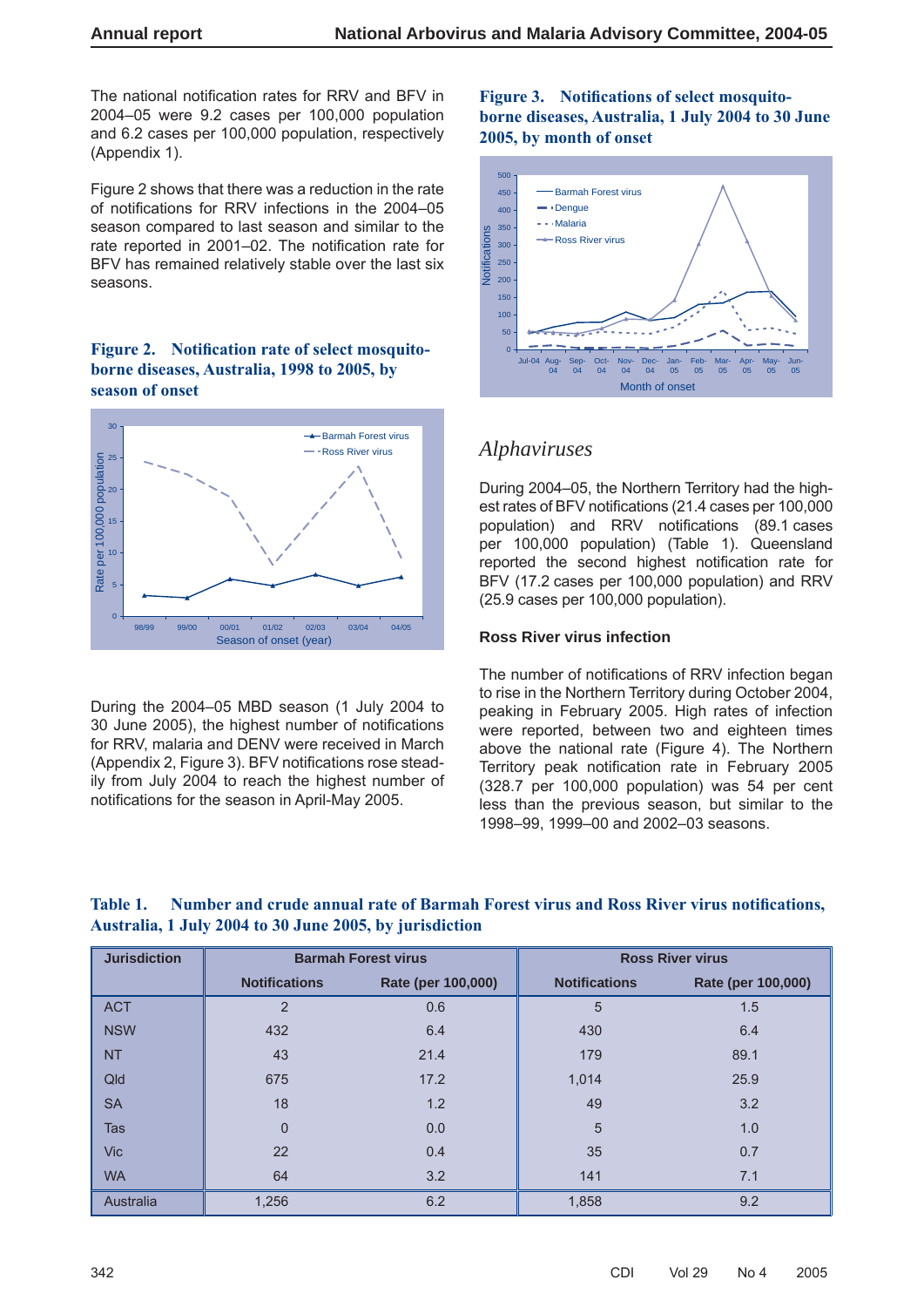**Figure 4.** Annualised notification rates for Ross **River virus infection, select jurisdictions, July 1998 to June 2005, by month and season of onset**



Queensland reported a similar pattern but lower rates of RRV infection, with increases beginning in December 2004, peaking in March 2005 and subsiding in June 2005. Queensland's peak RRV rate was a 35–40 per cent decrease compared to the peak seasonal rates in April 2003, and March 2004.

In contrast to last season, the rate of RRV notifications in Western Australia remained around the national average throughout the reporting period.

The rate of national notifications for RRV was highest in the 45–49 age group (Figure 5). Females in the 45–49 and the 35–39 age groups, had the highest national notification rates (18.3 cases per 100,000 population and 17.7 cases per 100,000 population respectively, Appendix 3). The highest male national notification rate was reported in the 50–54 age group (17.6 cases per 100,000 population).

In general, state and territories showed similar age and sex distribution patterns, noting that small population sizes in older age groups in some jurisdictions can affect reporting rates (as small changes in the numerator lead to large changes in the overall rate).

Queensland, Western Australia and the Northern Territory reported higher age-specific RRV notification rates in females than in males (Appendix 3). New South Wales reported the highest notification rates in the 45–49 year age group (Figure 6), with males having higher notification rates than females in the same age group (14.8 and 11.7 cases per 100,000 population). The sex ratio for this age cohort was 99.3 males per 100 females.

In Queensland, the highest notification rates were reported in females in the 35–39 year age group (58 cases per 100,000 population) and in males in the 40–44 year age group (49.2 cases per 100,000 population) (Figure 7).

#### **Figure 5. Notification rates for Ross River virus infections, Australia, 1 July 2004 to 30 June 2005, by age group and sex**



**Figure 6. Notification rate for Ross River virus infections, New South Wales, 1 July 2004 to 30 June 2005, by age group and sex**





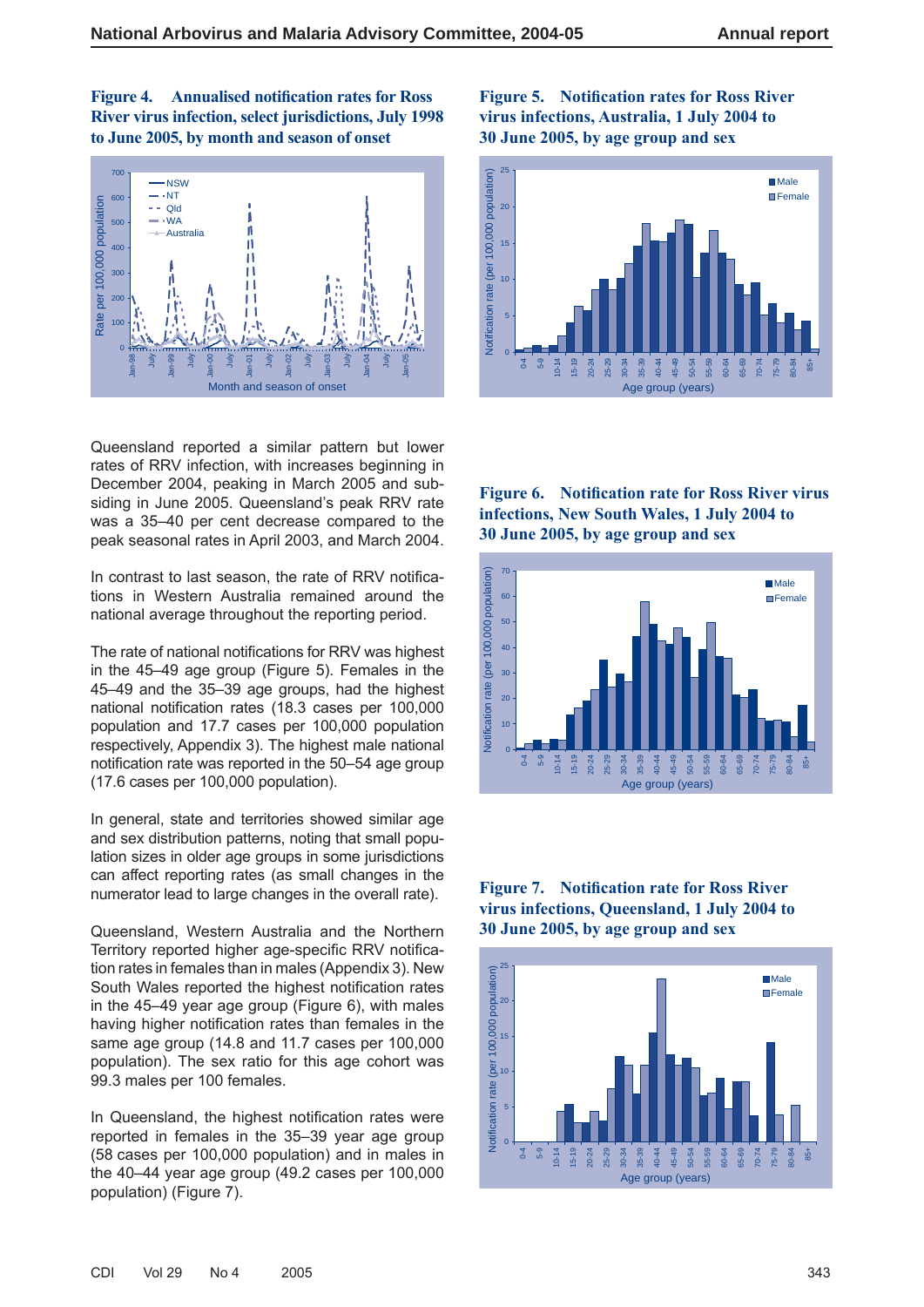In Western Australia, the highest notification rates were reported from the 40–44 year age group for both sexes (males 15.5 cases per 100,000; females 23.2 cases per 100,000 population) (Figure 8). The Northern Territory reported the highest female notification rate in the 45–49 year age group (161.8 cases per 100,000 population) while the highest male notification rates (161.8 cases per 100,000 population) were reported in the same 40–44 year age group as Queensland and Western Australia (Figure 9). The overall higher notification rates in females were particularly striking given that the sex ratio in the Northern Territory was 111 males per 100 females.

#### **Figure 8.** Notification rate for Ross River virus **infections, Western Australia, 1 July 2004 to 30 June 2005, by age group and sex**



#### **Figure 9.** Notification rate for Ross River virus **infections, Northern Territory, 1 July 2004 to 30 June 2005, by age group and sex**



#### **Barmah Forest virus infections**

Queensland reported the highest number of BFV notifications (n=675) for this period whereas the Northern Territory had the highest crude annual rate of BFV infection (21.4 cases per 100,000 population) (Table 1). The monthly annualised BFV notification rate for the Northern Territory increased gradually from August 2004 and peaked in April 2005 (Table 1, Figure 10), to a rate of 77.7 cases per 100,000 population. This was the second highest reported BFV notification rate since 1998, with Queensland reporting the highest monthly annualised BFV notification rate in April 2003  $(78.4 \text{ cases per } 100,000$ population).

**Figure 10. Annualised notification rates for Barmah Forest virus infections, select jurisdictions, July 1998 to June 2005, by month and season of onset**



The age group and sex distribution of BFV cases is similar to that of RRV with the majority reported in adults. The national rate of notifications for BFV was highest amongst the 45–49 year age group (11.4 cases per 100,000 population), with males and females in this age group having the highest national age specific rates (Figure 11, Appendix 4). High rates of national BFV notifications were also recorded for the 50–54 year age group in males (12.1 cases per 100,000 population).



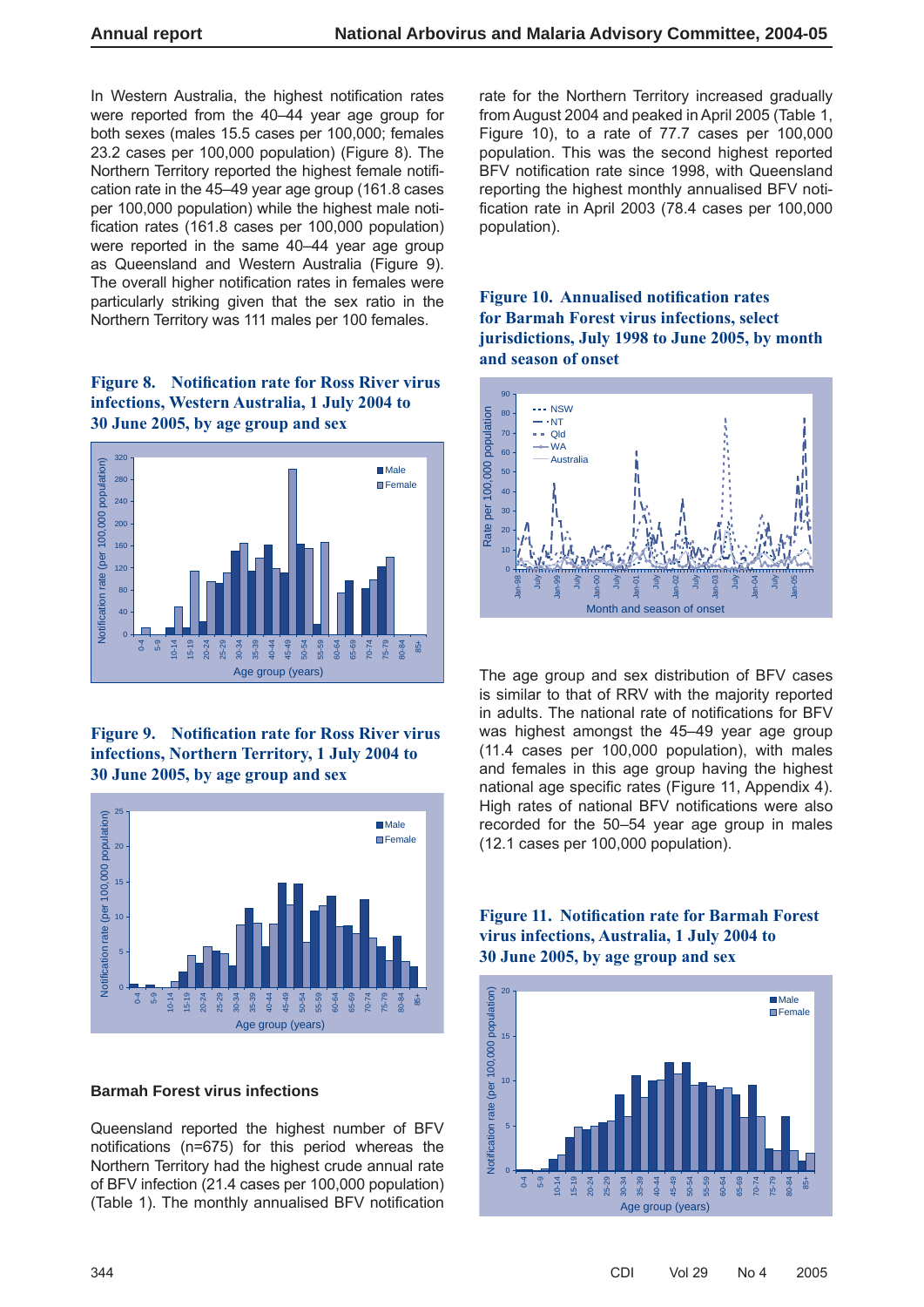New South Wales, Queensland and Western Australia reported the highest age-specific BFV notification rates as being in males (Figures 12, 13, and 14, Appendix 4). In Western Australia, the highest notification rate was reported in males in the 70–74 year age group while in the Northern Territory, the highest rate was observed in both males and females (Figure 15).

**Figure 12. Notification rate for Barmah Forest virus infections, New South Wales, 1 July 2004 to 30 June 2005, by age group and sex**



**Figure 13. Notification rate for Barmah Forest virus infections, Queensland, 1 July 2004 to 30 June 2005, by age group and sex**



## *Flaviviruses*

The Sentinel Chicken Surveillance Programme is a network involving New South Wales, Queensland, the Northern Territory, Victoria and Western Australia, and is designed to detect flavivirus activity (including the endemic arboviruses MVEV and KUNV).<sup>1</sup>

#### **Figure 14. Notification rate for Barmah Forest virus infections, Western Australia, 1 July 2004 to 30 June 2005, by age group and sex**



**Figure 15. Notification rate for Barmah Forest virus infections, Northern Territory, 1 July 2004 to 30 June 2005, by age group and sex**



#### **Northern Territory**

The sentinel chicken program in the Northern Territory commenced in January 1992 and replaced an earlier program run by the Australian Quarantine and Inspection Service (AQIS). Sentinel chicken flocks in the Northern Territory are maintained, bled and analysed for flavivirus in a combined program between the Northern Territory Department of Health and Community Services, the University of Western Australia, the Health Department of Western Australia, the Northern Territory Department of Business Industry and Resource Development (DBIRD), and volunteers.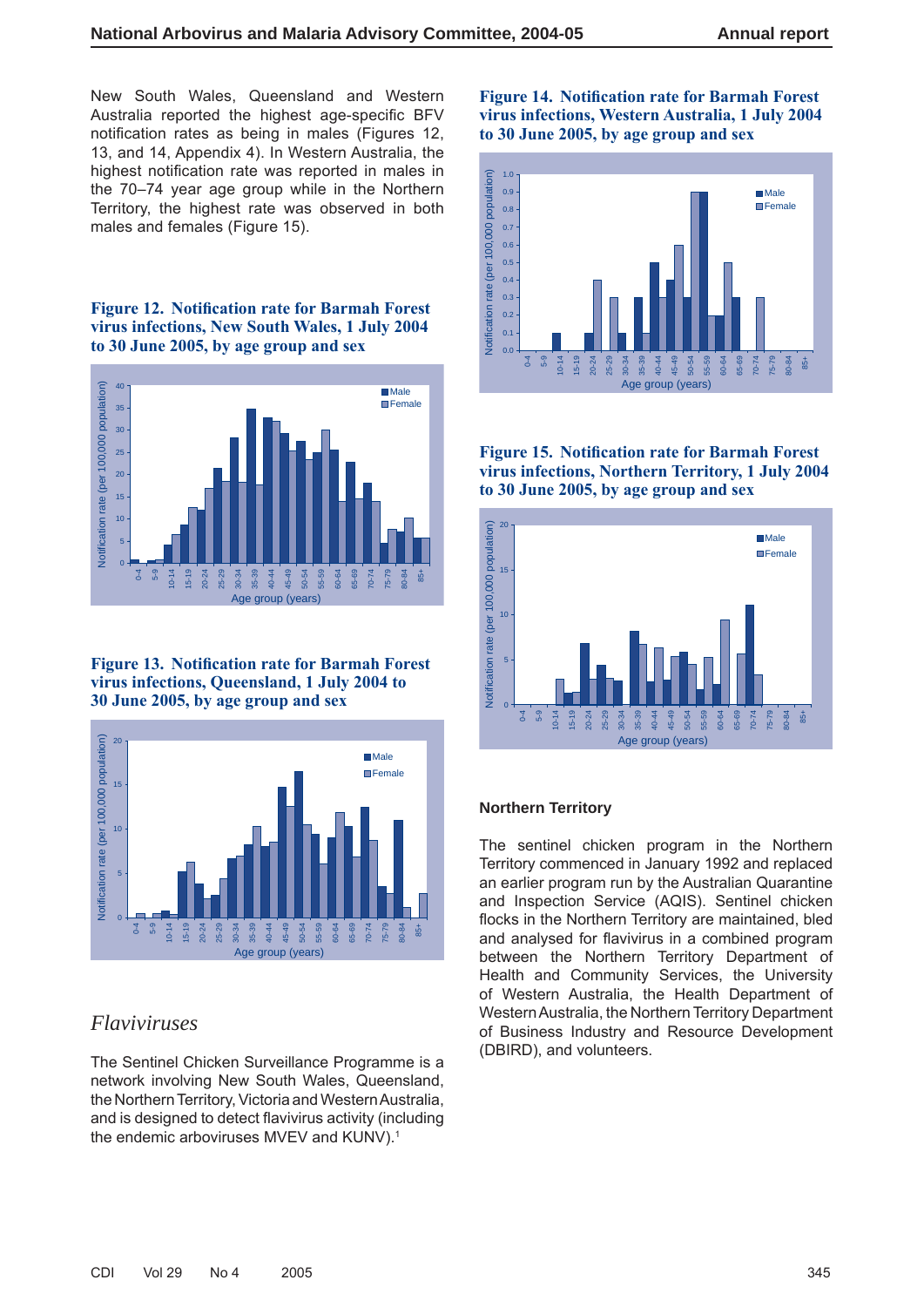The Map shows the sentinel chicken flocks are presently at Darwin urban (Leanyer), Darwin rural (Howard Springs), Adelaide River (Coastal Plains Research Station), Kakadu (Jabiru), Katherine, Nhulunbuy, Tennant Creek and Alice Springs (Ilparpa and Arid Zone research station). DBIRD officers or volunteers usually bleed flocks once a month and the samples are sent to the University of Western Australia for specific testing for MVEV and KUNV. Sometimes for operational reasons, chickens are not bled during a scheduled month and hence seroconversion shown in the next bleed could have occurred in the previous month. When chickens from a flock show new antibodies to MVEV during a prime risk period, a media warning is issued for the region for the risk period. These warnings advise residents of the need to take added precautions to avoid mosquito bites.

Chickens are replaced at least annually and more frequently if birds die or if a large proportion seroconvert. They are well positioned to detect flavivirus activity near the principal towns of the Northern Territory and hence provide timely and accurate indication of risk to people in those towns.

In the 2004–05 season, MVEV activity was detected in Katherine in January, February and June (probably May seroconversion), Tennant Creek in March (probably January or February seroconversion, Jabiru in April and June (probably May seroconversion), Nhulunbuy in April and May, and Darwin (Howard Springs) and Adelaide River in June. This reflects historical patterns of MVEV seroconversions usually starting in the more inland regions early in the wet season and soon after in the coastal/sub-coastal regions further north.

The MVEV total seroconversions this year (n=13) was considerably more than the last two years (n=2 and n=1), with most seroconversion this year  $(n=4)$  occurring in the Katherine flock, followed by the Jabiru flock  $(n=3)$ . Most seroconversion this year occurred in June (n=6) while the long-term seroconversion peak occurred in May closely followed by March and then February.

There were no seroconversions in the two Alice Springs flocks, most probably due to the below average summer rainfall and low vector numbers. In addition, the successful effluent swamp drainage and better effluent management from nearby sew-

#### **Map. Sentinel chicken testing sites, Australia, 2004–05**

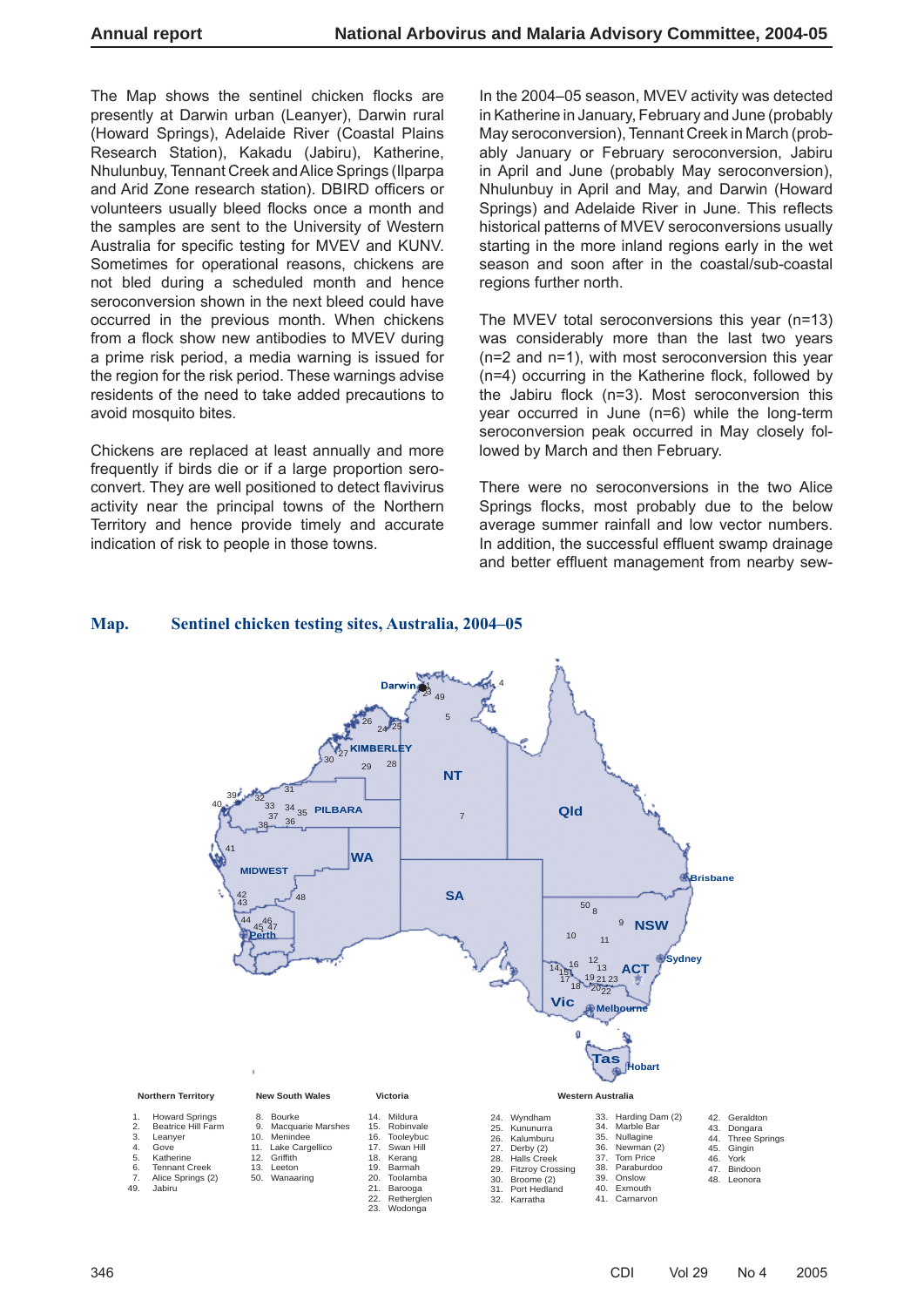age facilities in the Ilparpa area led to an overall reduction in vector numbers near the Alice Springs outskirts during summer.

The seroconversion in Tennant Creek was in a year of low rainfall and reinforces previous findings that MVEV is endemic in the Northern Territory as far south as Tennant Creek.

One human case of MVEV disease was reported (Table 2) in a 3-year-old boy from a community in Arnhem Land who was transferred to Royal Darwin Hospital for treatment. The boy had a relatively mild illness and made a complete recovery. The boy's community was located near an extensive freshwater wetland with numerous water birds and frequently high numbers of common banded mosquitoes *Culex annulirostris* and *Culex palpalis*, two vectors of MVEV.

KUNV activity appeared to be restricted to coastal sites around the Top End of the Northern Territory, with seroconversion to KUNV in Darwin (Howard Springs) in January, May (possible April seroconversion), in Darwin (Leanyer) in March and May (possible April seroconversion) and Nhulunbuy in May. The seroconversions in Darwin (Leanyer) in August and September were probably a continuation of activity from the previous year, but could also reflect a perennial focus of activity in the nearby permanent wetland. The lack of activity in the Top End from the Adelaide River flock was surprising, as the sentinel flock is within five kilometres of a large wetland with water birds. However the flock is also near cattle that could be acting as vector diversions.

There has been a trend over the last 10 years to increasing numbers of seroconversions to KUNV, with this year's total (n=12) higher than last year (n=9) and the highest since the program started in 1992. Most seroconversions occurred in the Leanyer  $(n=5)$  and Nhulunbuy  $(n=5)$  flocks, which were the highest number for these flocks since surveillance commenced. Most seroconversions occurred this year in May (n=7), while the long term peak was also observed in May, followed by a substantially reduced level in April.

The KUNV activity this year was considerably less than the activity of MVEV, and probably reflects the different vector and virus ecologies of the two arboviruses. The Northern Territory did not report any human cases of KUNV infection this year. The last reported KUNV case from the Northern Territory was in a 23-year-old female from Alice Springs in May 2001.

#### **Western Australia**

The Map shows the location of the 31 Western Australian sentinel chicken flocks. Flocks are located in the Kimberley, Pilbara, Gascoyne, Goldfields and Midwest regions in the north and central areas of the state. Environmental Health Officers or trained volunteers usually bleed flocks once a fortnight from December to May (the major MVEV 'risk' season) and monthly at other times. Samples are tested for specific antibodies to MVEV and KUNV by the Arbovirus Surveillance Laboratory at the University of Western Australia. Sometimes for operational reasons, chickens are not bled fortnightly and hence a seroconversion shown in the next bleed could have occurred earlier. Media warnings are issued by

| <b>Jurisdiction</b> | <b>DENV</b>          |           | <b>Flavi NEC</b>     |           | <b>KUNV</b>          |                | <b>MVEV</b>          |              |
|---------------------|----------------------|-----------|----------------------|-----------|----------------------|----------------|----------------------|--------------|
|                     | <b>Notifications</b> | Rate*     | <b>Notifications</b> | Rate*     | <b>Notifications</b> | Rate*          | <b>Notifications</b> | Rate*        |
| <b>ACT</b>          | $\overline{2}$       | <b>NA</b> | $\overline{0}$       | <b>NA</b> | $\Omega$             | $\overline{0}$ | $\overline{0}$       | 0            |
| <b>NSW</b>          | 33                   | <b>NA</b> |                      | <b>NA</b> | $\Omega$             | $\mathbf 0$    | 0                    | 0            |
| <b>NT</b>           | 16                   | <b>NA</b> | $\overline{0}$       | <b>NA</b> | $\overline{0}$       | $\overline{0}$ |                      | 0.5          |
| Qld                 | 113                  | <b>NA</b> | 19                   | <b>NA</b> | 3                    | 0.08           |                      | 0.03         |
| <b>SA</b>           | $\overline{4}$       | <b>NA</b> | $\overline{0}$       | <b>NA</b> | $\Omega$             | $\overline{0}$ | 0                    | $\Omega$     |
| <b>Tas</b>          | $\mathbf 0$          | <b>NA</b> | $\mathbf{0}$         | <b>NA</b> | $\overline{0}$       | $\mathbf 0$    | 0                    | $\mathbf{0}$ |
| <b>Vic</b>          | 8                    | <b>NA</b> | $\mathbf{0}$         | <b>NA</b> |                      | 0.02           | 0                    | $\Omega$     |
| <b>WA</b>           | 12                   | <b>NA</b> | $\Omega$             | <b>NA</b> | $\Omega$             | $\overline{0}$ | 0                    | $\Omega$     |
| Australia           | 188                  | <b>NA</b> | 20                   | <b>NA</b> | $\overline{4}$       | 0.02           | $\overline{2}$       | 0.01         |

#### Table 2. Number and rate of flavivirus notifications, 1 July 2004 to 30 June 2005, Australia, by **jurisdiction**

Rate per 100,000 population.

NA Not applicable, rates not calculated since most cases of dengue (outside Queensland) and flavivirus infections not elsewhere classified were acquired overseas or unknown country of acquisition.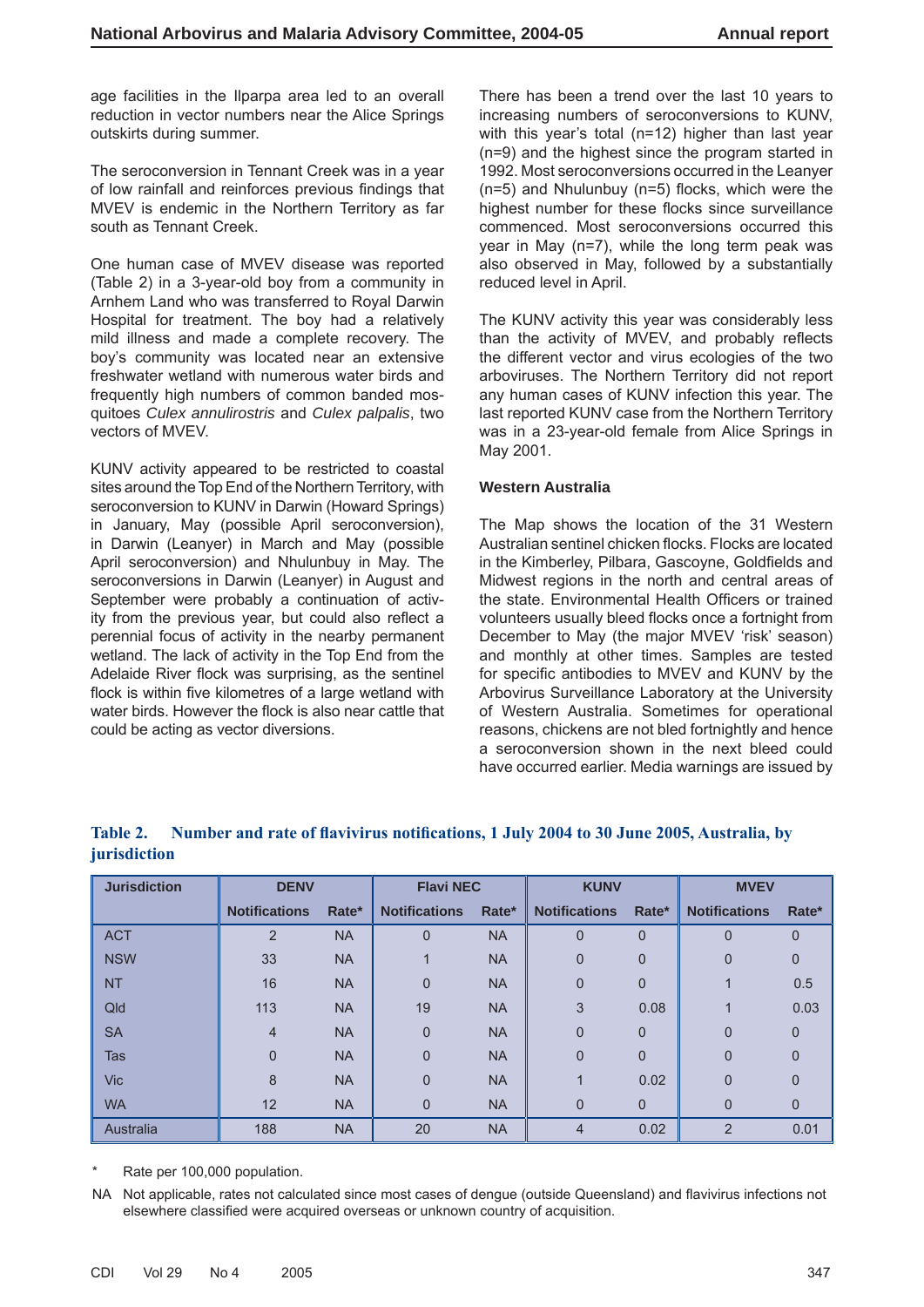the Western Australian Department of Health when chickens from a flock in a particular region first seroconvert to MVEV. Additional warnings are issued if high levels of MVEV activity are detected in other flocks in the same region or if activity is detected in a second region in the north of the state. These warnings advise residents of the need to take added precautions to avoid mosquito bites.

Average summer rainfall (December 2004 to March 2005) was recorded in most areas of the Kimberley region but Pilbara rainfall was generally below average for the season. MVEV activity in sentinel chickens was only detected at Kununurra (Map, north-east Kimberley) during the 2004–05 wet season. Heavy rain and flooding was recorded at Kununurra in March 2005 and there were a total of six MVEV seroconversions occurring from March to June 2005. No KUNV activity was detected in sentinel chickens. In contrast to previous years, flavivirus activity was not detected in the Pilbara region.

The Western Australian Department of Health issued health warnings to residents and visitors to the Kimberley region in March and May 2005 warning of the increased risk of MVEV infection. No human cases were reported from Western Australia (Table 2). The last reported KUNV case from Western Australia was in a 27-year-old female from Kununurra in May 2001. The last reported MVEV case from Western Australia was in March 2002, when infection in a 32-year-old male from Bunyip was notified.

#### **New South Wales**

Samples from sentinel chicken flocks were tested weekly for flavivirus antibodies in New South Wales from mid-November 2004 to April 2005. There were no seroconversions to MVEV or KUNV during this period. There were no human cases reported from New South Wales for either MVEV or KUNV. The last reported case of KUNV from New South Wales was notified in May 2001 from a 58-year-old female from Griffith. There have been no recorded cases of MVEV to date in NNDSS from New South Wales.

#### **Victoria**

Samples from sentinel chicken flocks were tested weekly for flavivirus antibodies from October 2004 to March 2005. No MVEV or KUNV activity was detected in this region. There were no human cases reported from Victoria for MVEV. In October 2004, a 35-year-old female was notified as having acquired KUNV infection. The person lived in metropolitan Melbourne, but a detailed investigation did not reveal any likely exposure within Victoria, nor was there any other evidence of KUNV activity. She had travelled extensively overseas and it is assumed that she acquired KUNV or a closely-related virus

while overseas. The only other Victorian case of KUNV was notified in May 2001, from a 67-yearold male from the northern suburbs of Melbourne. There have been no recorded cases of MVEV from Victoria in NNDSS.

#### **Queensland**

There were no sentinel chicken flocks in Queensland during 2004-05 although flocks have been maintained in previous years. One case of MVEV was reported in a 30-year-old male from Normanton in March 2005 (Table 2). The previously last reported MVEV case from Queensland was in a 3-year-old boy from Mount Isa in 2001. Queensland reported three sporadic cases of KUNV infection in July 2004, December 2004, and February 2005.

#### **Japanese encephalitis virus infections**

There were no cases of Japanese encephalitis virus infections (JEV) during this reporting period. The last reported case was in February 2004, when Queensland notified that a 66-year-old male acquired JEV from Papua New Guinea. There have been nine other cases of JEV reported to NNDSS since 1995, although JEV was not nationally notifiable until 2001. Four of these notifications were reported in Torres Strait islanders from the Badu Island community. The other locally acquired JEV case was reported in a resident from the Cape York Peninsula, Queensland. The remaining four cases were reported as acquired from overseas countries.

AQIS, through the Northern Australia Quarantine Strategy (NAQS) program, conducted monitoring for JEV for the 2005 wet season using sentinel pigs at sites on Badu Island in Torres Strait and its northern peninsula area (NPA) site at Injinoo airport. The four sentinel pigs on Badu Island all sero-converted (based on results of testing at Queensland Health Scientific Services and the CSIRO Australian Animal Health Laboratory). JEV was also identified through the detection of viral RNA in a pool of culicine mosquitoes collected on Badu Island. This was collaborative mosquito trapping performed by NAQS for Queensland Health.

The five NPA sentinel pigs did not seroconvert and there was no evidence of transmission of JEV to the mainland in 2005.

# *Flavivirus infections not elsewhere classifi ed*

There were 20 flavivirus infections not elsewhere classified (NEC) notifications during the 2004–05 season, of which four were acquired overseas and two were locally acquired. The country of acquisition was unknown for the remaining 14 notifications.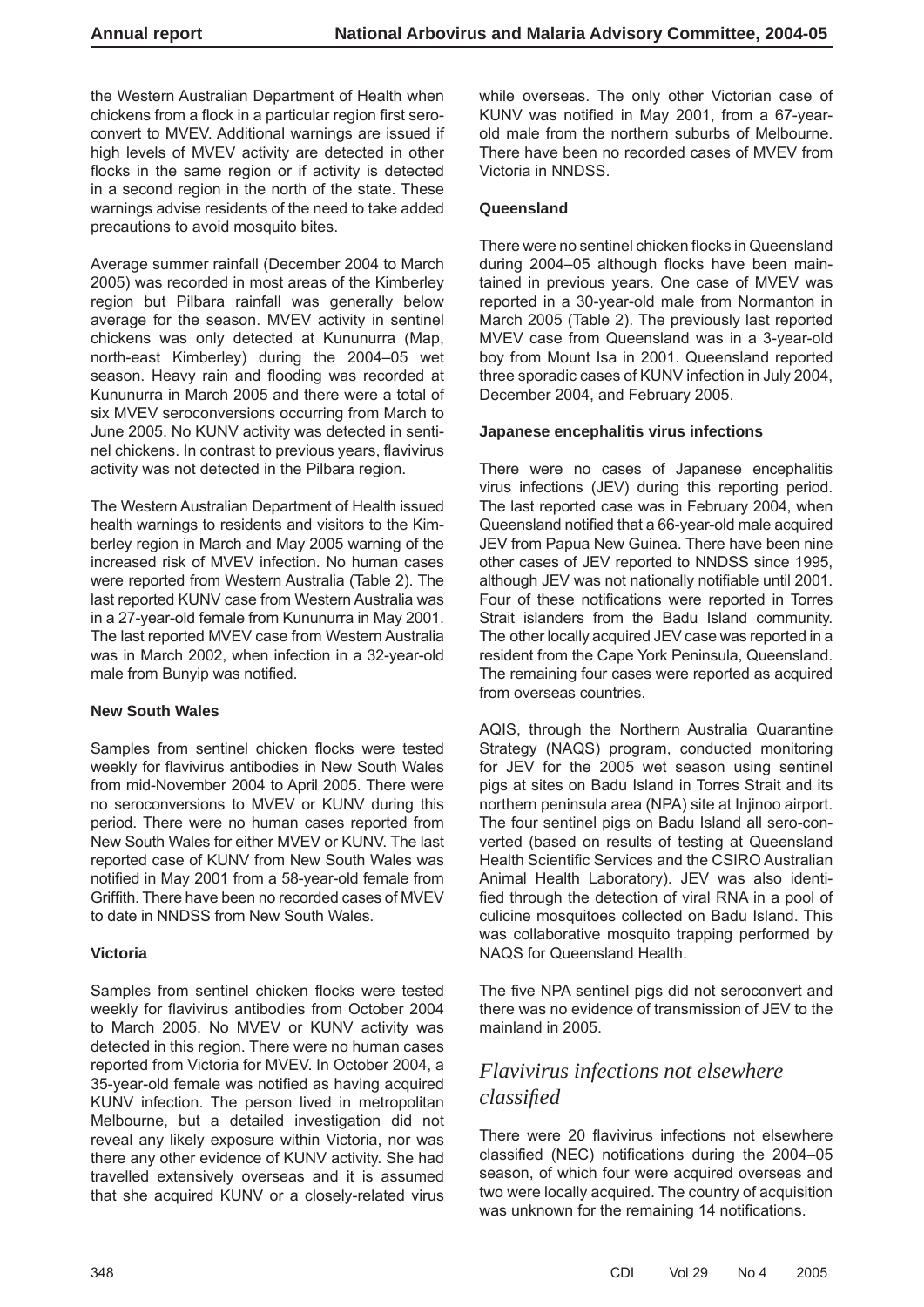Queensland reported 19 of the 20 flavivirus (NEC) notifications. Of these, there were four Kokobera and one Stratford virus. The 14 other flavivirus infections (NEC) were of unknown type. New South Wales reported the remaining one notification of flavivirus infection (NEC) which was of an unknown type.

#### **Dengue virus infections**

There were 188 notifications of DENV during the 2004–05 season. Table 2 shows that the cases were mainly from Queensland (n=113, 60%), New South Wales (n=33, 18%), the Northern Territory (n=16, 9%) and Western Australia (n=12, 6%). Figure 16 shows that the number of DENV notifications received during the 2004–05 season was much lower than the two previous seasons. There were two outbreaks caused by different genotypes of dengue type 4 during this season (Jeffery Hanna, Tropical Public Health Unit, personal communication). There was a peak in DENV notifications in March 2005  $(n=50)$ which reflected an outbreak in the Torres Strait Islands. A separate smaller outbreak in Townsville involving 18 cases with an onset date in April 2005, is still ongoing as of November 2005.

#### Figure 16. Dengue notifications (locally acquired **and imported cases), select jurisdictions, January 1998 to June 2005, by month and season of onset**



Dengue notifications were reported as acquired from overseas in 86 of the 188 notifications. Locally acquired cases were reported by Queensland (n=21) and Western Australia (n=2), although the Western Australian cases were Western Australian residents who acquired DENV in Queensland (Gary Dowse, personal communication). The country of acquisition for the remaining notifications was either unknown or not stated (n=78).

Of the 188 notifications, dengue serotype 4 was reported in 32 per cent (n=60) of cases (Table 3). Serotype information was either not stated or unavailable for 54 per cent of the notifications ( $n=102$ ).

Figure 17 shows that the largest number of notifications was reported in the 45–49 year male age group (n=17) and the 30–34 year female age group (n=13). Dengue virus infections notifications were higher for males than for females (102 cases: 86 cases).

#### **Figure 17. Dengue notifications (locally acquired and imported cases), Australia, 1 July 2004 to 30 June 2005, by age group and sex**



## Table 3. Dengue notifications (locally acquired and imported cases), Australia, 1 July 2004 to **30 June 2005, by serotype**

|                      |           |                   | <b>Serotype</b>   |            |                   | <b>Total</b> |
|----------------------|-----------|-------------------|-------------------|------------|-------------------|--------------|
|                      | Not typed | <b>Serotype 1</b> | <b>Serotype 2</b> | Serotype 3 | <b>Serotype 4</b> |              |
| <b>Notifications</b> | 102       |                   | 10                |            | 60                | 188          |
| Serotype (%)         | 54        |                   | b                 |            | 32                | 100          |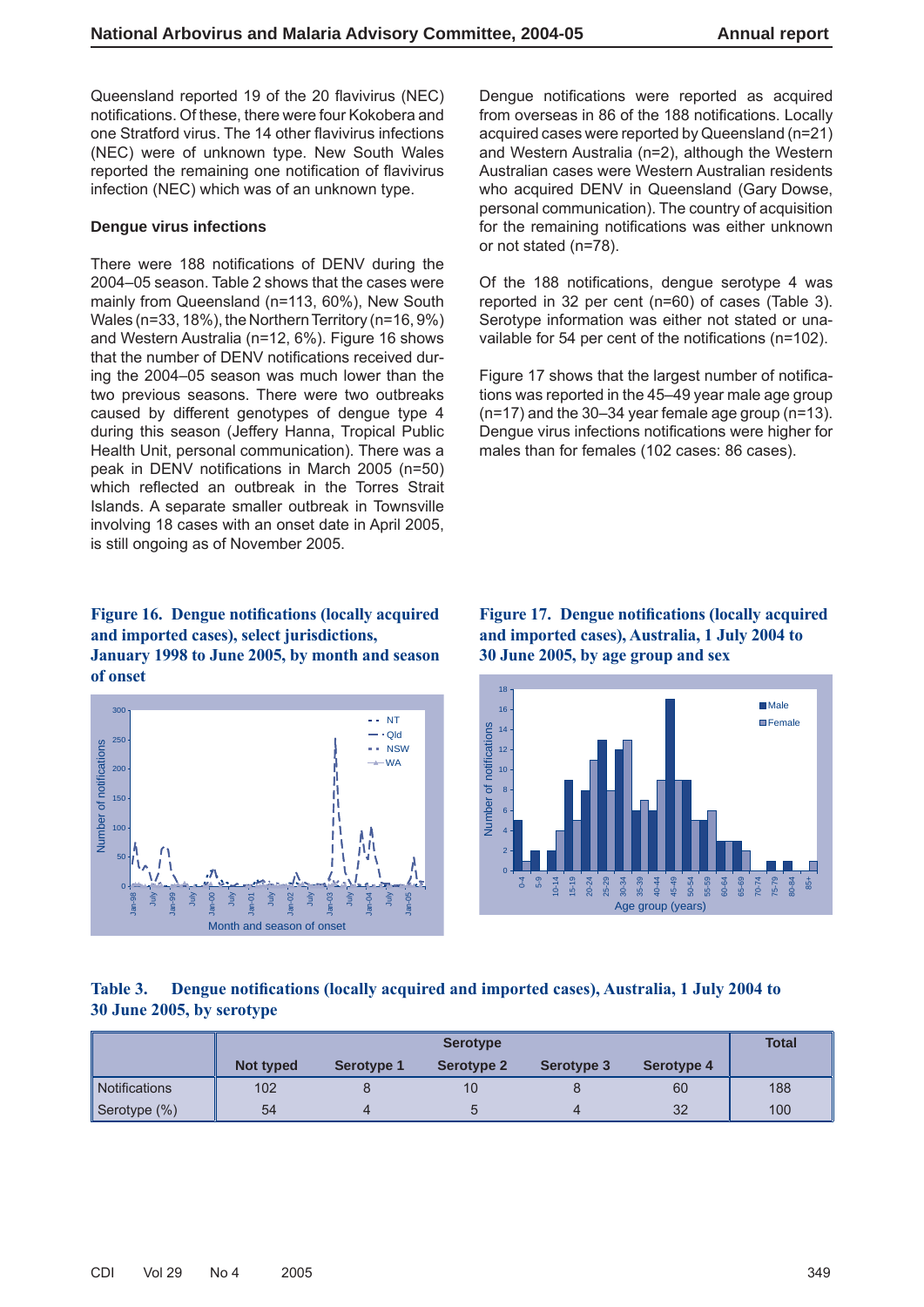# *Malaria*

There were 799 notifications of malaria in Australia in the period 1 July 2004 to 30 June 2005. Queensland reported the majority of cases (n=309, Table 4). There were no reports of locally acquired malaria during the reporting period.

Figure 18 shows that the 2004–05 season was the third highest reporting period for malaria notifications since 1998, and that malaria notifications may be associated with increases in settler arrivals from overseas countries. Previously published work has shown that of Victorian malaria notifications reported in 1999–2000, malaria was most often acquired in Papua New Guinea (36%) and East Timor (13%).4 Data published on Western Australian notifications<sup>5</sup> from 1990–2001 has shown that a rise in falciparum malaria was reflected by an influx of Indonesian immigrants in detention and the deployment of Australian Defence personnel to East Timor. More recent surveillance status reports from New South Wales,<sup>6</sup> the Northern Territory,<sup>7</sup> Victoria<sup>8</sup> and Queensland have associated malaria notifications with immigrant arrivals from African countries. This has lead to the development of protocols in some jurisdictions for the screening of malaria parasites upon arrival for persons from high risk areas.<sup>9</sup>

Malaria notifications were reported to be highest in children in the 5–9 year age group (Figure 19), which is the first time that notifications in children have predominated. Overall, male notifications (n=473) were more common than female notifications (n=296). Males in the 20–24 year age group were the largest reported sex-specific cohort whereas the largest reported numbers of female cases were observed in the 5–9 year age group. Appendix 5 shows that since 1998, the highest number of cases has been in the young adult age groups of 20–24 and 25–29 years. These young adult age groups were also the most affected in Australia from 1991–1997.10

**Figure 18. Number of notifications of malaria** and DIMIA settler arrivals<sup>2,3</sup> from all overseas **countries, Australia, 1998–2005, by season of onset**



- \* Annualised settler arrivals based on July to December 2004 data.
- † Settler arrivals from all overseas countries.

| <b>Parasite type</b>                 | <b>Type</b> |                |            |                | <b>Jurisdiction</b> |                |              |              |           |                  |
|--------------------------------------|-------------|----------------|------------|----------------|---------------------|----------------|--------------|--------------|-----------|------------------|
|                                      | $(\%)$      | <b>ACT</b>     | <b>NSW</b> | <b>NT</b>      | Qld                 | <b>SA</b>      | <b>Tas</b>   | <b>Vic</b>   | <b>WA</b> | <b>Australia</b> |
| Plasmodium species                   | и           | $\Omega$       |            | $\Omega$       | $\overline{2}$      | $\Omega$       | ◢            | $\Omega$     |           | 11               |
| Plasmodium falciparum                | 57          | 3              | 131        | 37             | 159                 | 31             | 16           | 34           | 46        | 457              |
| Plasmodium malariae                  | 1           | 1              |            | $\Omega$       | 5                   | $\Omega$       | $\Omega$     |              |           | 9                |
| Plasmodium ovale                     | 3           | и              | 6          |                | 9                   |                | $\Omega$     | 4            | 5         | 27               |
| Plasmodium vivax                     | 34          | 8              | 53         | 14             | 134                 | $\overline{2}$ | 7            | 51           | 2         | 271              |
| Mixed infection (unspecified)*       | 0.4         | $\Omega$       | $\Omega$   | $\overline{0}$ |                     | 0              | $\mathbf{0}$ | $\mathbf{0}$ | 3         | 3                |
| Mixed P. falciparum and P. vivax*    | 0.5         | $\Omega$       |            | $\overline{2}$ |                     |                | $\mathbf{0}$ | $\Omega$     | $\Omega$  |                  |
| Mixed P. falciparum and P. ovale*    | 1.0         | $\overline{0}$ | 6          | $\mathbf{0}$   |                     | 0              | $\mathbf{0}$ | 5            | $\Omega$  | 11               |
| Mixed P. falciparum and P. malariae* | 0.8         | $\overline{0}$ | 3          | $\overline{2}$ |                     |                | $\mathbf{0}$ | $\Omega$     | $\Omega$  | 6                |
| <b>Total</b>                         | 100         | 13             | 202        | 56             | 309                 | 36             | 24           | 95           | 64        | 799              |

#### Table 4. Malaria notifications in Australia, 1 July 2004 to 30 June 2005, by parasite type and **jurisdiction**

New South Wales, South Australia, Tasmania, Victoria and Western Australia report mixed species infections as one notification. Queensland, the Northern Territory and the Australian Capital Territory report one notification for each species in a mixed infection.

– Unknown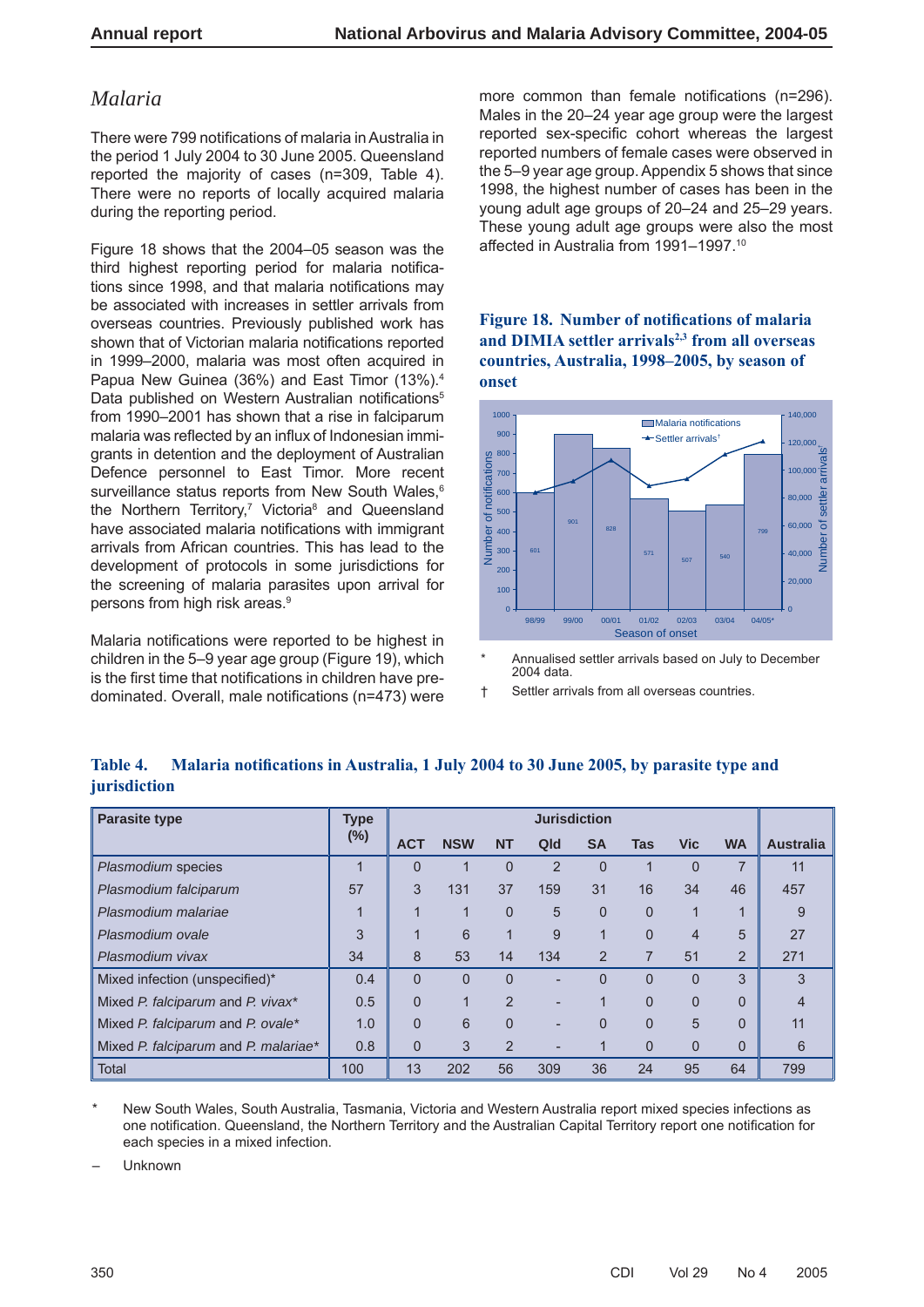Figure 19. Number of notifications of malaria, **Australia, 1 July 2004 to 30 June 2005, by age group and sex**



Table 4 shows that the infecting *Plasmodium* species were reported for more than 98 per cent of malaria notifications in 2004–05. Of these 799 notifications, more than half were *P. falciparum* (57%, n=457). *P. vivax* accounted for 34 per cent of cases (n=271) while untyped *Plasmodium* species accounted for one per cent (n=11). The remaining cases were *P. ovale* (3%, n=27) and *P. malariae* (1%, n=9). It should be noted that mixed infections (3%, n=24) are underestimated due to the variation in reporting practice in different states and territories.

Figure 20 and Table 5 show that in 2004–05 the number of falciparum malaria notifications ( $n=457$ ) in Australia increased significantly from previous years and was three times the five-year mean for the same species. This appears to be the first time<sup>11</sup> in which *P. falciparum* has become the predominant infecting species for malaria notifications in Australia, as previously published data in earlier years showed *P. vivax* accounting for 64–70 per cent of cases and *P. falciparum* 20–32 per cent of cases both nationally<sup>10,12</sup> and in individual states.<sup>4,5</sup>

#### **Figure 20. Malaria notifications in Australia, by select species and year of onset**



Australian malaria hospitalisation data<sup>13</sup> shows that falciparum malaria was the predominant species for malaria hospitalisations in 2002–03 and 2003–2004 (Figure 21).

#### **Figure 21. Malaria hospitalisations in Australia, 1998 to 2004, by species and principal diagnosis (ICD10-AM)**



Source: Australian Institute of Health and Welfare.

| <b>Infecting species</b>               |       |       |       | <b>Year of onset</b> |       |       |       | Last 5 year | <b>Ratio 04/05</b> |
|----------------------------------------|-------|-------|-------|----------------------|-------|-------|-------|-------------|--------------------|
|                                        | 98/99 | 99/00 | 00/01 | 01/02                | 02/03 | 03/04 | 04/05 | mean        | 5 year mean        |
| Plasmodium falciparum                  | 146   | 144   | 146   | 120                  | 146   | 199   | 457   | 151         | 3.0                |
| Plasmodium vivax                       | 219   | 403   | 385   | 251                  | 212   | 206   | 271   | 291         | 0.9                |
| Unknown or other Plasmodium<br>species | 225   | 357   | 300   | 211                  | 170   | 140   | 71    | 236         | 0.3                |
| <b>Total</b>                           | 590   | 904   | 831   | 582                  | 528   | 545   | 799   |             |                    |

#### Table 5. Malaria notifications in Australia, by select species and year of onset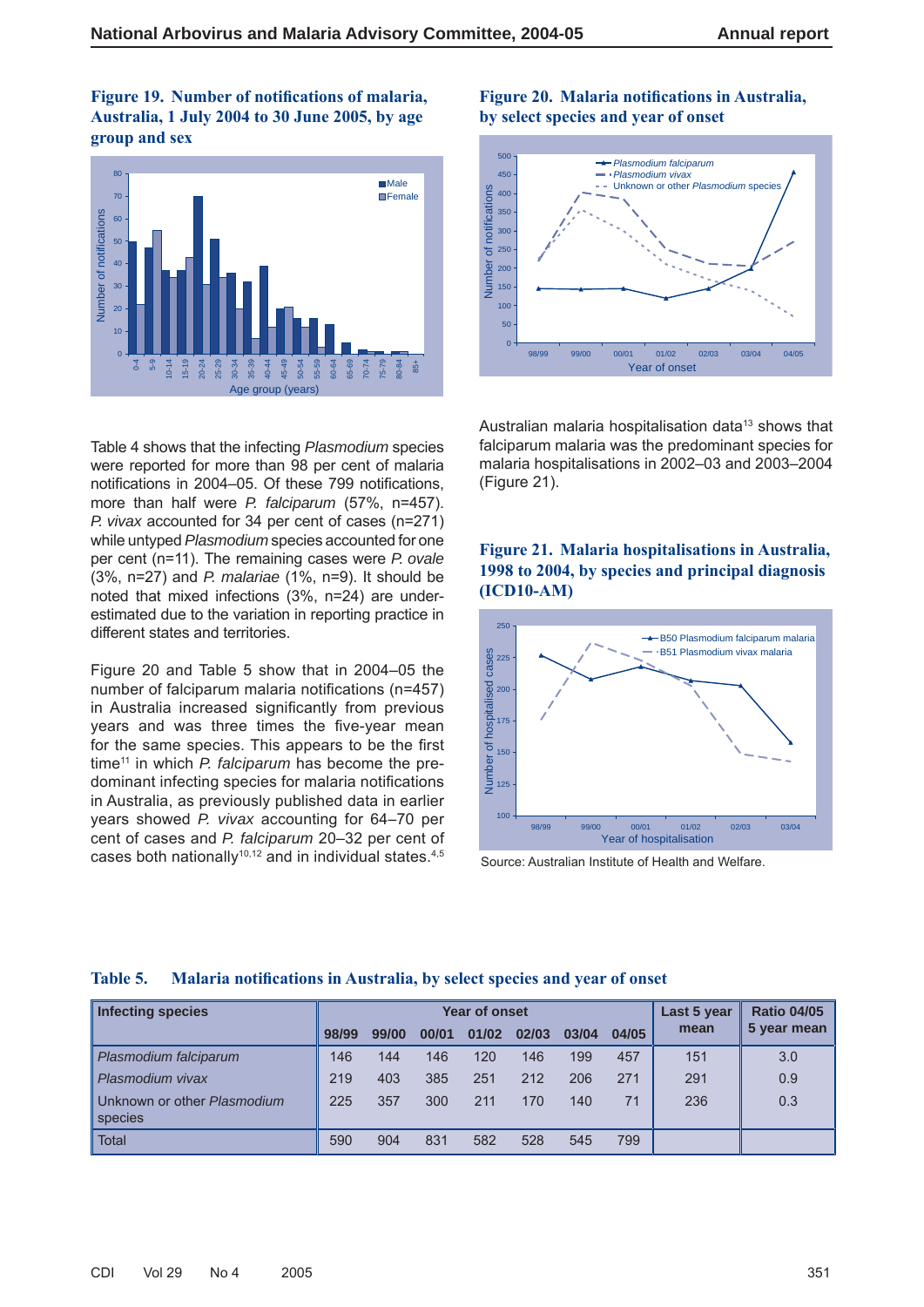#### **Malaria mortality**

There have been 12 deaths due to malaria reported in Australia, of which seven have been published.12,14 Of these seven deaths, six were notified to the Australian Malaria Register, and one to NNDSS. The most recent deaths occurred in 2002 (a 26-year-old, New South Wales) and 2003 (a 1-year-old, Queensland). Table 6 shows the 12 deaths due to malaria, the infecting malaria species and the country of acquisition.

The Australian Institute of Health and Welfare (AIHW) National Mortality Database contains eight deaths for the years of registration 1998–2003 where falciparum malaria was listed as the underlying cause of death (AIHW, personal communication). *Plasmodium vivax* was listed as an associated cause of death for one of the falciparum malaria deaths most probably representing death resulting from a mixed infection of *P. falciparum* and *P. vivax* (for which there is no ICD10-AM code).

# *Acknowledgements*

The National Arbovirus and Malaria Advisory Committee members are: *(in alphabetical order)* Annette Broom, Bart Currie, Peter Daniels, Mike Lindsay, John Mackenzie, Moira McKinnon, Rodney Moran, Aileen Plant, Scott Ritchie, Richard Russell, Linda Selvey, David Smith, James Walker, John Walker, Peter Whelan, Phil Wright (Secretariat).

In addition, the authors would like to thank:

Jenean Spencer, Paul Roche and Alison Milton, Australian Government Department of Health and Ageing

Tim Kerlin, Australian Quarantine and Inspection **Service** 

Mark Bartlett, NSW Health Department

David Coleman, Tasmanian Department of Health and Human Services

Craig Davis, Queensland Health

Gary Dowse and Carolien Giele, Western Australia Department of Health

Peter Markey, Northern Territory Department of Health and Community Services

Robert Van der Hoek and Cherie Du, Australian Institute of Health and Welfare

Simon Forsyth, Australian Malaria Register

| Year of death | Age at death<br>(years) | <b>Infecting species</b>   | <b>Country of acquisition</b> |
|---------------|-------------------------|----------------------------|-------------------------------|
| 1992          | 43                      | Plasmodium falciparum      | Solomon Islands               |
| 1992          | 71                      | Plasmodium falciparum      | Papua New Guinea              |
| 1992          | 21                      | Plasmodium falciparum      | Papua New Guinea              |
| 1992          | 17                      | Plasmodium falciparum      | Nigeria                       |
| 1992          | 86                      | Plasmodium falciparum      | Australia (blood transfusion) |
| 1993          | 46                      | Plasmodium vivax           | Indonesia                     |
| 1995          | 58                      | Plasmodium falciparum      | Indonesia                     |
| 1995          | 58                      | Plasmodium falciparum      | Kenya                         |
| 1996          | 33                      | Plasmodium falciparum      | Indonesia                     |
| 2000          | 32                      | P. falciparum and P. vivax | East Timor                    |
| 2002          | 26                      | Plasmodium falciparum      | Indonesia                     |
| 2003          |                         | Plasmodium vivax           | Papua New Guinea              |

#### **Table 6. Malaria deaths in Australia, 1992 to 2005, by year, species and country of acquisition**

Source: National Notifiable Diseases Surveillance System, ICPMR, Australian Malaria Register, and States and Territories.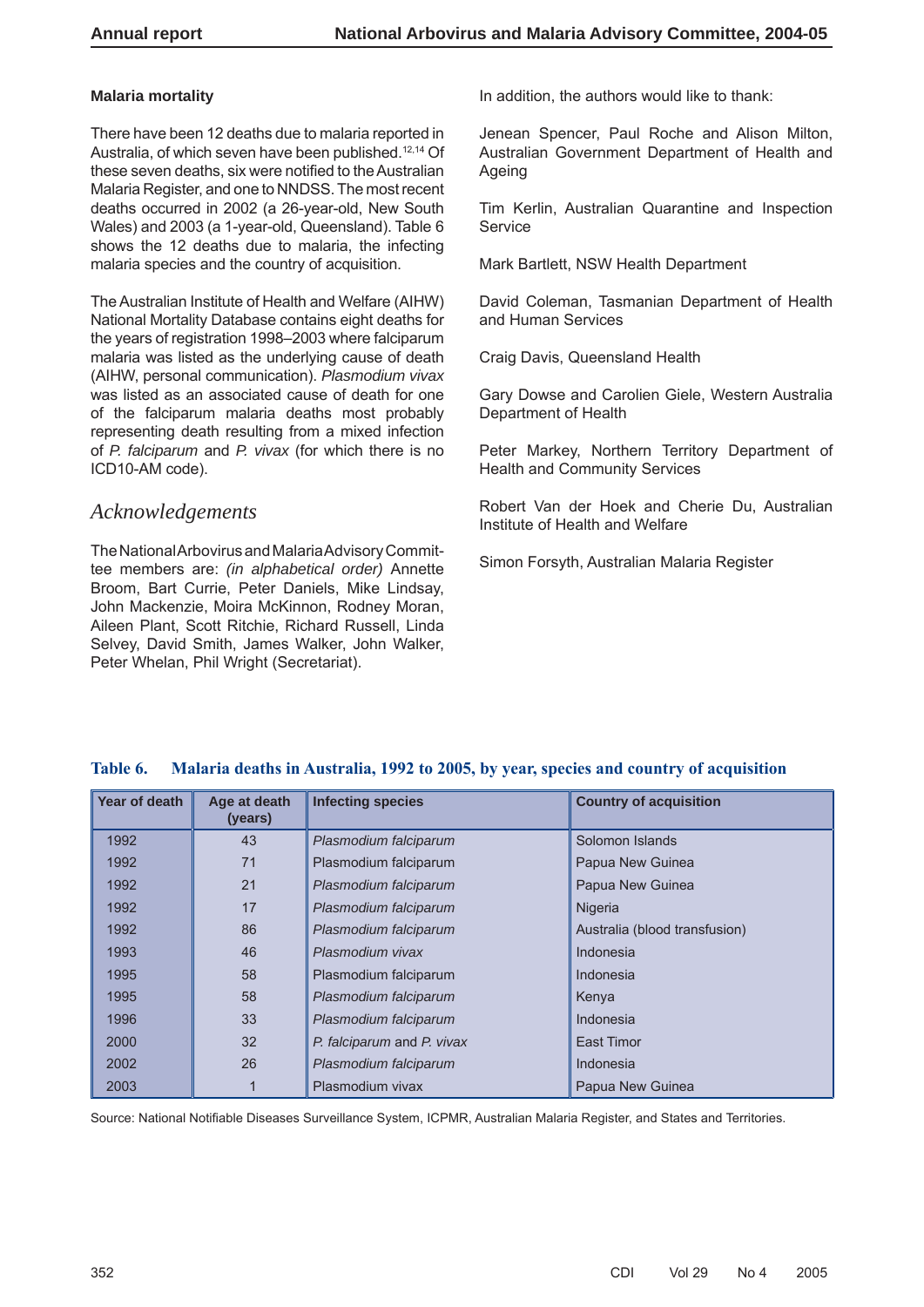| Mosquito-borne disease                     |                |       |                | Notifications |                 |                 |       |                  |               |            |                | Rate per 100,000 population |                  |                    |
|--------------------------------------------|----------------|-------|----------------|---------------|-----------------|-----------------|-------|------------------|---------------|------------|----------------|-----------------------------|------------------|--------------------|
|                                            | 98/99          | 99/00 | 00/01          | 01/02         | 02/03           | 03/04           | 04/05 | 98/99            | 99/00         | 00/01      | 01/02          | 02/03                       | 03/04            | 04/05              |
| Barmah Forest virus infection              | 618            | 556   | 134            | 943           | 1,299           | 967             | 1,256 | $3.\overline{3}$ | 2.9           | 5.9        | 4.8            | 6.6                         | 4.8              | 6.2                |
| Dengue virus infection                     | 352            | 221   | 122            | 185           | 664             | 551             | 188   | $\frac{4}{2}$    | $\frac{4}{2}$ | $\leq$     | $\lessgtr$     | $\frac{1}{2}$               | $\Sigma$         |                    |
| Flavivirus infection NEC                   | 104            | 66    | 32             | 68            | $\overline{4}$  | 89              | 20    | $\frac{4}{2}$    | $\frac{4}{2}$ | $\lessgtr$ | $\lessgtr$     | $\lessgtr$                  |                  | $\Sigma$           |
| Japanese encephalitis virus infection      | $\overline{1}$ |       |                |               |                 |                 |       | I                | I             |            |                | 50.1                        | 5 <sub>0.1</sub> |                    |
| Kunjin virus infection                     | $\tilde{c}_+$  | $t_4$ | $\overline{5}$ |               | $\overline{17}$ | $\overline{11}$ |       |                  |               | 50.1       |                | $\overline{Q}$              | $\overline{Q}$   | $rac{1}{\sqrt{2}}$ |
| Malaria                                    | 590            | 904   | 831            | 582           | 528             | 545             | 799   | ≨                | ≨             | ≨          | ≸              | $\frac{4}{5}$               | $\leq$           |                    |
| Murray Valley encephalitis virus infection |                | 116   | $\overline{5}$ | S             |                 |                 |       |                  |               | 50.1       | 50.1           |                             | 50.1             | 50.1               |
| Ross River virus infection                 | 4,592          | 4,265 | 3,629          | 1,580         | 3,162           | 4,735           | 1,858 | 24.4             | 22.4          | 18.8       | $\overline{8}$ | 16.0                        | 23.7             | 9.2                |
| Total                                      | 6,259          | 6,032 | 758<br>5,7     | 3,361         | 5,711           | 6,900           | 4,127 |                  |               |            |                |                             |                  |                    |
|                                            |                |       |                |               |                 |                 |       |                  |               |            |                |                             |                  |                    |

**The Second** 

1 July to 30 June. \* 1 July to 30 June.  $\ast$ 

 $\leftarrow$ 

Included in 'Arbovirus NEC' 1999-2000 except for the Northern Territory and Western Australia. † Included in 'Arbovirus NEC' 1999–2000 except for the Northern Territory and Western Australia.

Not notifiable in these years except in Western Australia. – Not notifi able in these years except in Western Australia.  $\overline{1}$ 

Not applicable. Rates for dengue virus infection, flavivirus infection NEC and malaria were not calculated since the majority of cases were acquired overseas. NA Not applicable. Rates for dengue virus infection, flavivirus infection NEC and malaria were not calculated since the majority of cases were acquired overseas.  $\sum_{i=1}^{n}$ 

| Mosquito-borne disease                     | <b>Total</b>      | $J$ ul-04 | Aug-04        | <b>Sep-04</b> | <b>Oct-04</b> | <b>Nov-04</b> | <b>Dec-04</b> | $Jan-05$      | Feb-05 | Mar-05 | <b>Apr-05</b> | May-05        | <b>Jun-05</b> |
|--------------------------------------------|-------------------|-----------|---------------|---------------|---------------|---------------|---------------|---------------|--------|--------|---------------|---------------|---------------|
| Barmah forest virus infection              | 1,256             |           | 66            | 79            | 80            | 109           | 85            | 93            | 131    | 135    | 166           | 168           | 97            |
| Dengue virus infection                     | 188               |           | $\frac{4}{4}$ |               | ဖ             | ∞             |               | $\frac{2}{3}$ | 28     | 56     | 13            | $\frac{8}{3}$ | $\frac{2}{3}$ |
| Flavivirus infection NEC                   | 20                |           |               |               |               |               |               |               |        |        |               |               |               |
| Japanese encephalitis virus infection      |                   |           | $\circ$       |               |               |               |               |               |        |        |               |               |               |
| Kunjin virus infection                     |                   |           | $\circ$       |               |               |               |               |               |        |        |               |               |               |
| Malaria                                    | 799               | 50        | 46            | 40            | 53            | 49            |               | 66            | 110    | 171    | 57            | 63            |               |
| Murray Valley encephalitis virus infection | $\mathsf{\alpha}$ |           | $\circ$       |               |               |               |               |               |        |        |               |               |               |
| Ross River virus infection                 | 1.858             | 54        | 51            | 47            | 62            | 89            | 87            | 143           | 304    | 469    | 312           | 155           | 85            |

 $\sqrt{ }$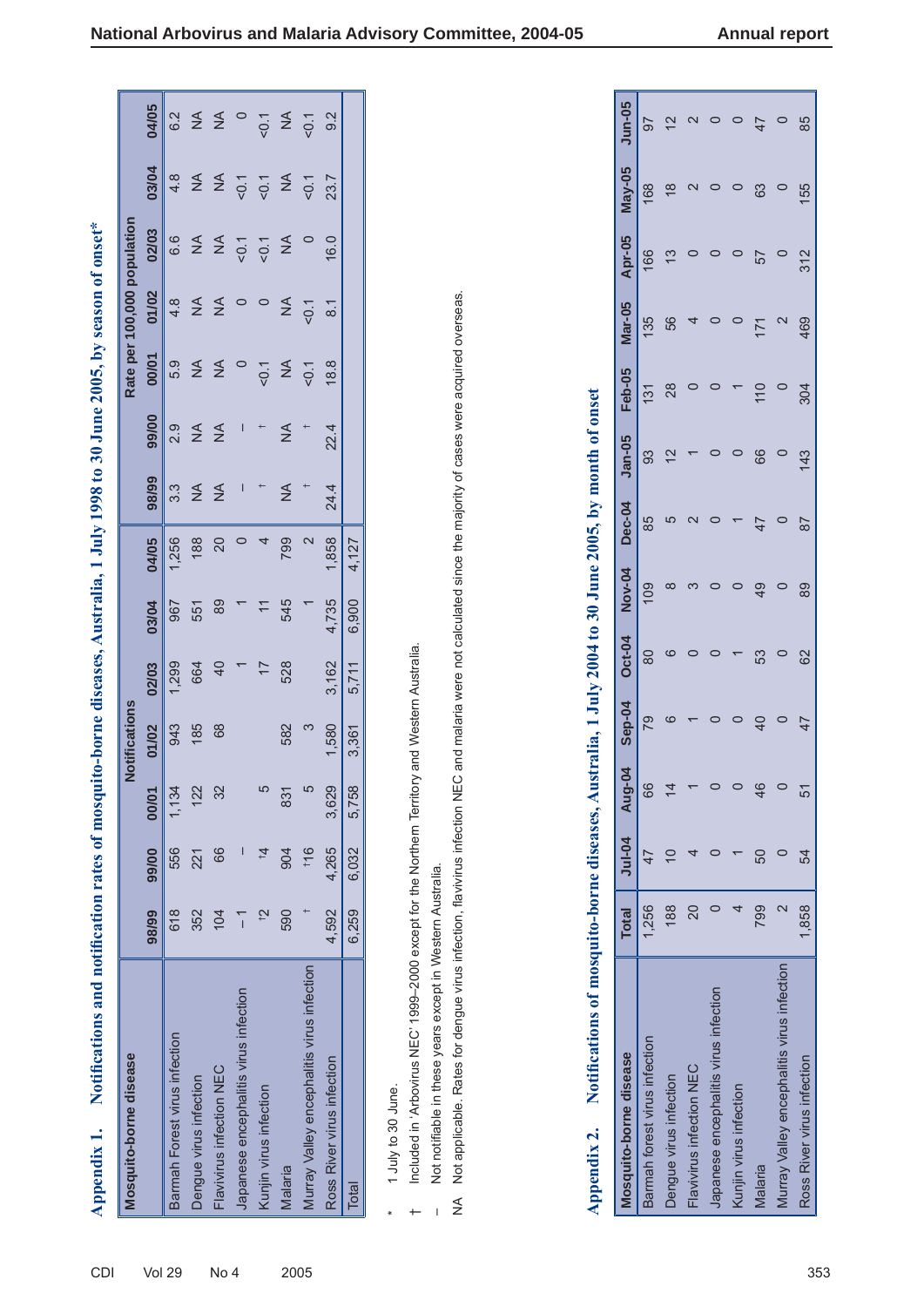| Age<br>group                                                               |                                                                                                                                                                                                                                                                                                                                                                                                                                                                                              |                    |                         |             |              | State or territory |                  |        |              |                                         |                                                                      |                |               |           |                   |
|----------------------------------------------------------------------------|----------------------------------------------------------------------------------------------------------------------------------------------------------------------------------------------------------------------------------------------------------------------------------------------------------------------------------------------------------------------------------------------------------------------------------------------------------------------------------------------|--------------------|-------------------------|-------------|--------------|--------------------|------------------|--------|--------------|-----------------------------------------|----------------------------------------------------------------------|----------------|---------------|-----------|-------------------|
|                                                                            |                                                                                                                                                                                                                                                                                                                                                                                                                                                                                              | NSW                |                         |             | NT<br>Female |                    |                  | Qld    |              |                                         | WA                                                                   |                |               | Australia |                   |
|                                                                            | Male                                                                                                                                                                                                                                                                                                                                                                                                                                                                                         | Female             | Persons                 | <b>Male</b> |              | ersons             | <b>Male</b>      | Female | Persons      | <b>Male</b>                             | Female                                                               | <b>Persons</b> | <b>Male</b>   | Female    | <b>Persons</b>    |
|                                                                            |                                                                                                                                                                                                                                                                                                                                                                                                                                                                                              |                    |                         |             |              | 5.7                | $0.\overline{8}$ | 2.5    | 1.6          | $\circ$                                 | $\circ$                                                              | $\circ$        | 0.3           | 0.6       | 0.5               |
| $10-14$<br>$10-14$                                                         |                                                                                                                                                                                                                                                                                                                                                                                                                                                                                              |                    |                         |             |              | $\circ$            | 3.6              | 2.3    | 3.0          |                                         | $\circ$                                                              | $\circ$        | 1.0           | 0.6       | $0.\overline{8}$  |
|                                                                            |                                                                                                                                                                                                                                                                                                                                                                                                                                                                                              |                    |                         |             |              | 30.7               | 4.2              | 3.7    | 3.9          | $\circ$                                 | $4 \frac{2}{8}$                                                      | $21$<br>$4$    | $\frac{1}{2}$ | 2.2       | 1.6               |
|                                                                            |                                                                                                                                                                                                                                                                                                                                                                                                                                                                                              |                    |                         |             |              | 61.4               | 13.6             | 16.5   | 15.0         | 5.4                                     |                                                                      |                | 4.1           | 6.4       | 5.2               |
|                                                                            |                                                                                                                                                                                                                                                                                                                                                                                                                                                                                              |                    |                         |             |              | 56.7               | 19.0             | 23.6   | 21.3<br>30.0 | $\begin{array}{c} 8 \\ 2.0 \end{array}$ |                                                                      | 3.5            | 5.7           | 8.6       | $\overline{7.1}$  |
|                                                                            |                                                                                                                                                                                                                                                                                                                                                                                                                                                                                              |                    |                         |             |              | 101.5              | 35.3             | 24.7   |              |                                         | $\begin{array}{ccc} 4 & 7 & 0 \\ 7 & 6 & 0 \\ 4 & 6 & 0 \end{array}$ | 5.3            | 10.1          | 8.7       | 9.4               |
| $15-19$ $20-24$ $25-29$ $25-39$ $35-39$ $45-49$                            |                                                                                                                                                                                                                                                                                                                                                                                                                                                                                              |                    |                         |             |              | 157.7              | 29.7             | 26.6   | 28.1         | 12.1                                    |                                                                      | 11.5           | 10.2          | 12.3      | 11.3              |
|                                                                            |                                                                                                                                                                                                                                                                                                                                                                                                                                                                                              |                    |                         |             |              | 126                | 44.4             | 58.0   | 51.3         | 6.8                                     | 10.9                                                                 | 8.9            | 14.6          | 17.7      | 16.2              |
|                                                                            |                                                                                                                                                                                                                                                                                                                                                                                                                                                                                              |                    |                         |             |              | 142                | 49.2             | 42.7   | 45.9         | 15.5                                    | 23.2                                                                 | 19.3           | 15.4          | 15.2      | 15.3              |
|                                                                            |                                                                                                                                                                                                                                                                                                                                                                                                                                                                                              |                    |                         |             |              | 202.6              | 41.2             | 47.8   | 44.5         | 12.4                                    | 10.9                                                                 | 11.6           | 16.4          | 18.3      |                   |
| 50-54<br>55-59                                                             | $\begin{array}{l} \tau\;\; \circ \;\; \circ \;\; \gamma\;\; \dot\alpha\;\; \dot\alpha\;\; \dot\alpha\;\; \dot\alpha\;\; \dot\alpha\;\; \dot\alpha\;\; \dot\alpha\;\; \dot\alpha\;\; \dot\alpha\;\; \dot\alpha\;\; \dot\alpha\;\; \dot\alpha\;\; \dot\alpha\;\; \dot\alpha\;\; \dot\alpha\;\; \dot\alpha\;\; \dot\alpha\;\; \dot\alpha\;\; \dot\alpha\;\; \dot\alpha\;\; \dot\alpha\;\; \dot\alpha\;\; \dot\alpha\;\; \dot\alpha\;\; \dot\alpha\;\; \dot\alpha\;\; \dot\alpha\;\; \dot\alpha$ |                    |                         |             |              | 159.5              | 44.0             | 28.2   | 36.1         | 11.9                                    | 10.5                                                                 | 11.2           | 17.6          | 10.4      | $17.4$<br>14.0    |
|                                                                            |                                                                                                                                                                                                                                                                                                                                                                                                                                                                                              |                    |                         |             |              | 84.9               | 39.1             | 49.9   | 44.4         | 6.6                                     | $7.0$<br>4.7                                                         | 6.8            | 13.7          | 16.8      | $15.3$<br>$13.2$  |
| $60 - 64$<br>$65 - 69$<br>$76 - 74$<br>$76 - 79$<br>$76 - 79$<br>$76 - 84$ |                                                                                                                                                                                                                                                                                                                                                                                                                                                                                              |                    |                         |             |              | 32.2               | 36.6             | 35.9   | 36.3         | 9.1                                     |                                                                      | 7.0            | 13.7          | 12.8      |                   |
|                                                                            |                                                                                                                                                                                                                                                                                                                                                                                                                                                                                              |                    |                         |             |              | 55.8               | 21.4             | 20.4   | 20.9         | 8.6                                     | 8.6                                                                  | 8.6            | 9.3           | 7.9       | 8.7               |
|                                                                            | 12.5                                                                                                                                                                                                                                                                                                                                                                                                                                                                                         |                    |                         |             |              | 90.2               | 23.6             | 12.2   | 17.8         | 3.7                                     | 0.0                                                                  | $1.8$          | 9.6           | 5.2       | $\overline{7}$ .3 |
|                                                                            | 5.8                                                                                                                                                                                                                                                                                                                                                                                                                                                                                          | $7.087$<br>5.0 8.7 | $4.\overline{7}$<br>5.1 |             |              | 130.7              | 11.4             | 11.6   | 11.5         | 14.1                                    | 3.9                                                                  | 8.6            | 6.7           | 4.0       | 5.2               |
|                                                                            | $\overline{7}$ .3                                                                                                                                                                                                                                                                                                                                                                                                                                                                            |                    |                         |             | 139.5        | $\circ$            | 10.9             | 5.1    | 7.5          |                                         | 5.2                                                                  | 3.1            | 5.5           | 3.2       | $\overline{4.1}$  |
| 85+                                                                        |                                                                                                                                                                                                                                                                                                                                                                                                                                                                                              |                    | $\frac{1}{2}$           | $\circ$     |              | $\circ$            | 17.5             | 2.9    | 7.8          | $\circ$                                 | $\circ$                                                              | $\circ$        | 4.4           | 0.5       | $\overline{1.7}$  |
|                                                                            |                                                                                                                                                                                                                                                                                                                                                                                                                                                                                              |                    |                         |             |              |                    |                  |        |              |                                         |                                                                      |                |               |           |                   |

Age and sex specific rates by cases per 100,000 population. \* Age and sex specifi c rates by cases per 100,000 population.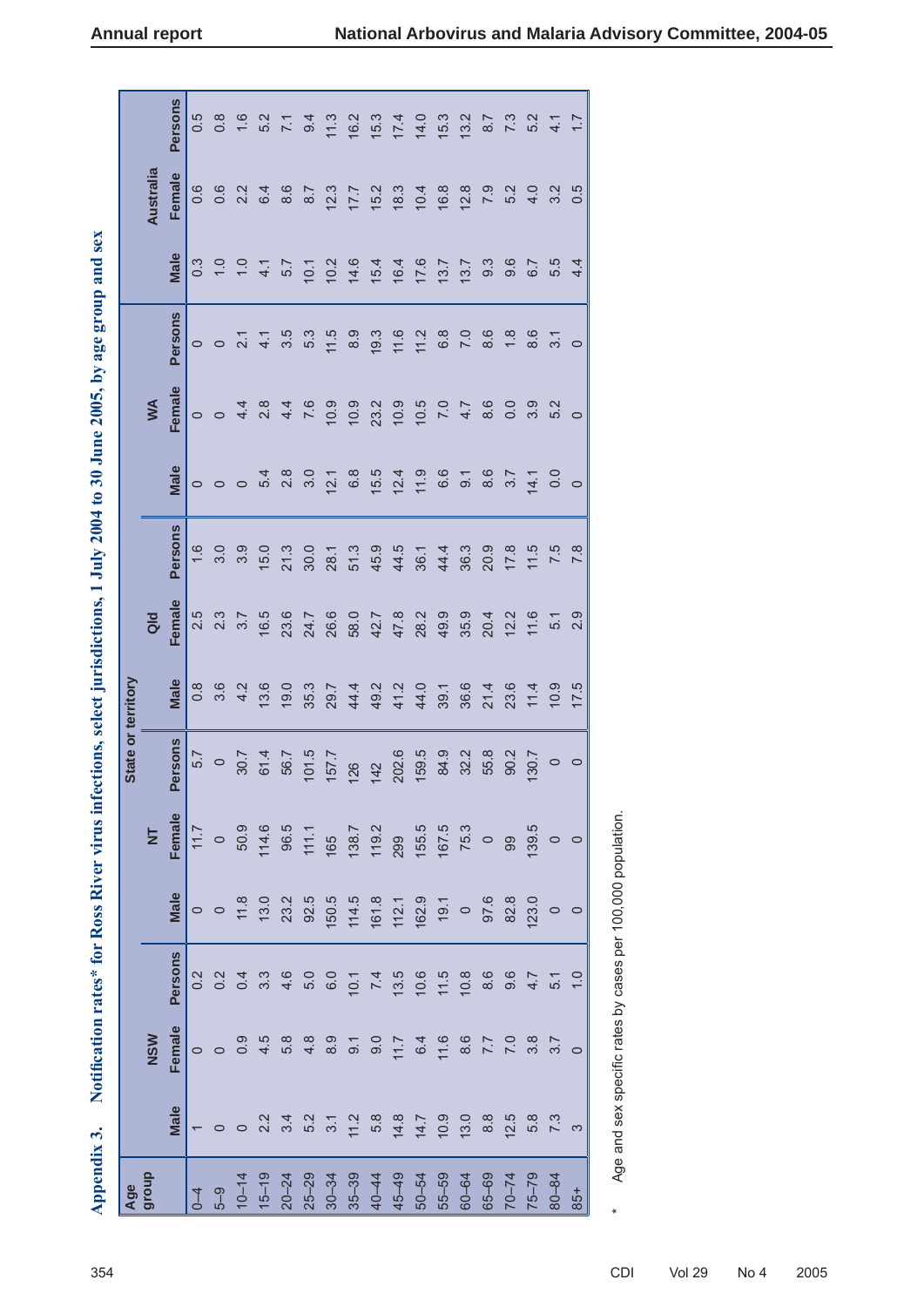|                    |                | Persons        | 0.2     | 0.2              | 1.5                         | 4.3             | 4.8               | 5.5         |                  | $7.3$<br>9.5   | 10.1 | 11.4             | 10.8                 | $\overline{9.7}$ | 9.2           |                  | $7 \times 24$<br>$7 \times 24$ |                                                                        | ္တိ     | $\overline{1.7}$ |
|--------------------|----------------|----------------|---------|------------------|-----------------------------|-----------------|-------------------|-------------|------------------|----------------|------|------------------|----------------------|------------------|---------------|------------------|--------------------------------|------------------------------------------------------------------------|---------|------------------|
|                    | Australia      | Female         | 0.2     | $0.\overline{3}$ | $\frac{1}{6}$ $\frac{1}{2}$ |                 | 5.0               | 5.6         | $6.1$            | $\frac{2}{8}$  | 10.1 | 10.8             | 9.6                  | 9.5              | 9.3           | 6.0              |                                | $\begin{array}{ccc}\n6 & 1 & 3 \\ 0 & 0 & 0 \\ 1 & 0 & 0\n\end{array}$ |         | 2.0              |
|                    |                | <b>Male</b>    | 0.2     |                  | $0.1$<br>$1.3$<br>$3.7$     |                 | 4.6               | 5.4         | $8.\overline{5}$ | 10.6           |      | $10.0$<br>$12.1$ | $12.1$<br>9.9        |                  | 9.1           | $8.\overline{5}$ | 0.5<br>0.5                     |                                                                        | 6.1     | $\overline{1}$   |
|                    |                | Persons        |         |                  | $\overline{1}$              | $1\overline{4}$ | 5.0               | 3.8         | $\overline{14}$  | 7.5            | 4.5  | 4.1              | 5.2                  | 3.4              | 5.8           | 2.9              | $\overline{7.1}$               |                                                                        |         |                  |
|                    | WA             | Female         | $\circ$ |                  | 2.9                         | $\frac{1}{4}$   | 2.9               | 3.0         | $\circ$          | 6.8            | 6.4  | 5.4              | 4.5                  | 5.3              | 9.5           | 5.7              | 3.4                            |                                                                        |         |                  |
|                    |                | Male           | $\circ$ |                  |                             | $\frac{3}{2}$   | 6.9               |             | $4728$<br>$472$  |                | 2.6  | 2.8              | 5.9                  |                  | $7.7$<br>2.3  | $\circ$          | 11.7                           |                                                                        |         | $\circ$          |
|                    |                | Persons        | 0.4     | 0.7              | 5.4                         | 10.6            | 14.4              | 20.0        | 23.3             | 26.2           | 32.4 | 27.4             | 25.5                 | 27.5             | 19.8          | 18.7             | 16.0                           | 6.3                                                                    | 0.6     | 5.8              |
| State or territory | $\overline{a}$ | Female         | $\circ$ | 0.8              | 6.6                         | 12.7            | 17.0              | 18.6        |                  | $18.4$<br>17.7 | 32.0 |                  | 25.4<br>23.5<br>30.1 |                  | 13.9          | 14.5             | 7.7                            |                                                                        | 10.2    | 5.8              |
|                    |                | Male           | 0.8     | 0.7              | 4.2                         | 8.6             | 12.0              | 21.5        | 28.3             | 34.9           | 32.8 | 29.4             | 27.5                 | 25.0             | 25.5          | 22.8             | 18.2                           | 4.6                                                                    | 7.2     | 5.8              |
|                    |                | <b>Persons</b> | $\circ$ |                  | $\overline{c}$              |                 | $\overline{0}$ .3 | $0.7$ $0.2$ |                  |                | 0.4  | 0.5              | 0.6                  | 0.5              | $\frac{3}{2}$ | $\overline{0}$ . | $\overline{0}$ .               | $\circ$                                                                | $\circ$ | $\circ$          |
|                    | NT<br>Female   |                |         |                  |                             |                 |                   |             |                  |                |      |                  |                      |                  |               |                  |                                |                                                                        |         |                  |
|                    |                | Male           |         |                  |                             |                 |                   |             |                  |                |      |                  |                      |                  |               |                  |                                |                                                                        |         |                  |
|                    |                | Persons        |         |                  |                             |                 |                   |             |                  |                |      |                  |                      |                  |               |                  |                                |                                                                        |         |                  |
|                    | NSW            | Female         |         |                  |                             |                 |                   |             |                  |                |      |                  |                      |                  |               |                  |                                |                                                                        | 7.8     |                  |
|                    |                | Male           |         |                  |                             |                 |                   |             |                  |                |      |                  |                      |                  |               |                  |                                |                                                                        |         |                  |
|                    |                |                |         |                  |                             |                 |                   |             |                  |                |      |                  |                      |                  |               |                  |                                |                                                                        |         |                  |

Age and sex specific rates by cases per 100,000 population. \* Age and sex specifi c rates by cases per 100,000 population.

 $\ast$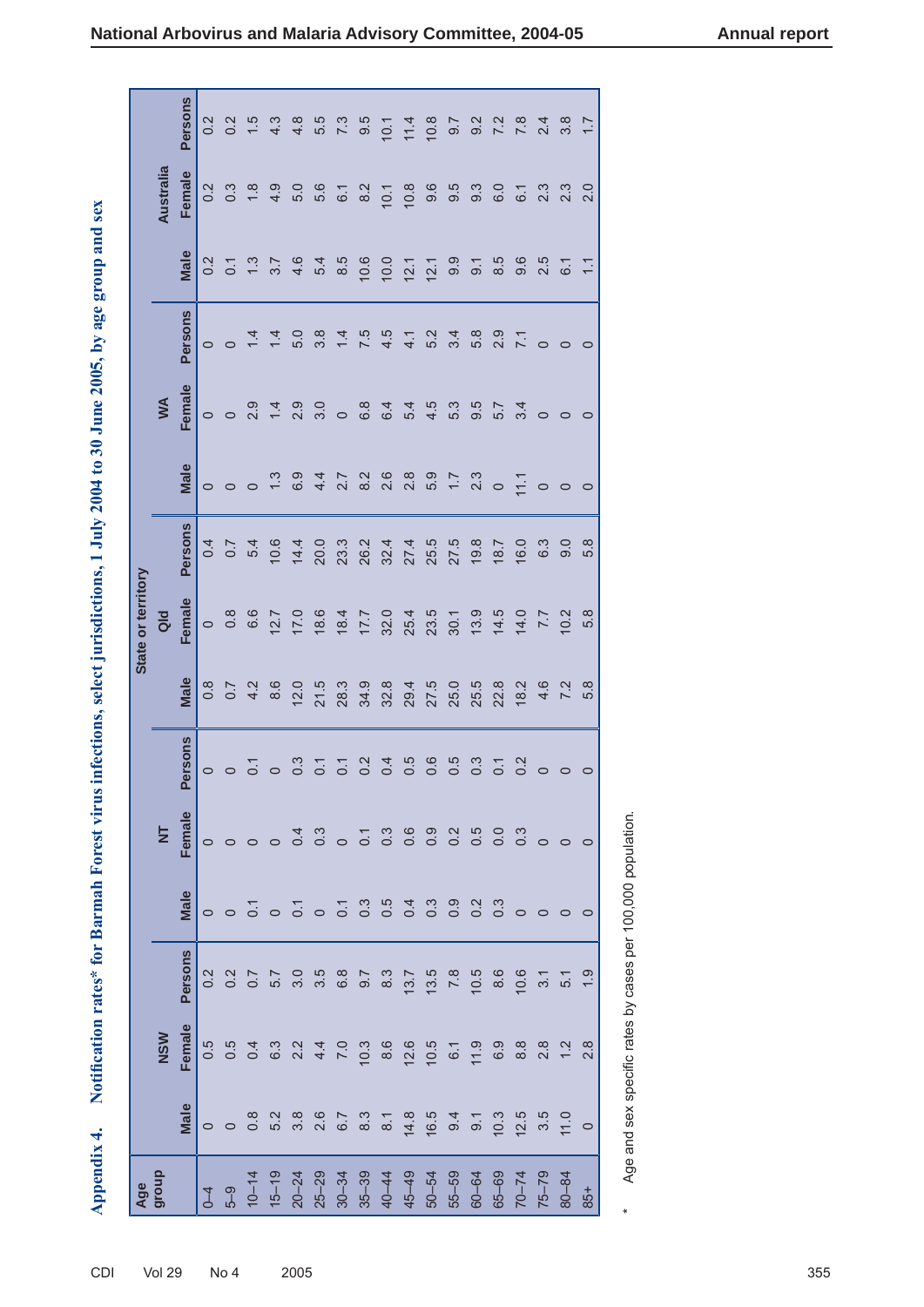# **Annual report National Arborithmen**

| National Arbovirus and Malaria Advisory Committee, 2004-05 |  |  |
|------------------------------------------------------------|--|--|

|               |                                        | $\mathbf{a}$ | 72                       | $\infty$       |                | 8              | 101            | 85              | 56             | 39             | 51                        | $\frac{4}{1}$            | 28                       | <u>၃</u>             | <u>ო</u>       | LO             |           |           |         | 0       | 769   |               |
|---------------|----------------------------------------|--------------|--------------------------|----------------|----------------|----------------|----------------|-----------------|----------------|----------------|---------------------------|--------------------------|--------------------------|----------------------|----------------|----------------|-----------|-----------|---------|---------|-------|---------------|
|               | 2004-2005                              | щ            | 22                       | 55             | 34             | 43             | $\overline{3}$ | 34              | 20             |                | $\overline{2}$            | 21                       | 12                       | က                    |                |                |           |           |         | 0       | 296   |               |
|               |                                        | Σ            | 50                       | 47             | 76             | 57             | $\overline{C}$ | 51              | 36             | 32             | 39                        | $\overline{20}$          | $\frac{6}{5}$            | $\boldsymbol{\circ}$ | ຕ              | LQ             |           |           |         | 0       | 473   | 30            |
|               |                                        | <b>Q</b>     | 25                       | $\overline{3}$ | 38             | $\overline{4}$ | 22             | 61              | 54             | 43             | 43                        | 32                       | <u>ღ</u>                 | $\overline{30}$      | $\frac{8}{2}$  | ഥ              |           |           |         | 0       | 517   |               |
|               | 2003-2004                              | щ            | ニ                        | $\frac{6}{2}$  | $\overline{4}$ | $\Xi$          | $\bar{=}$      | $\overline{20}$ | 26             |                | $\frac{8}{1}$             | $\overline{\phantom{0}}$ |                          |                      |                |                |           |           | 0       | $\circ$ | 167   |               |
|               |                                        | Σ            | $\overline{4}$           | $\frac{5}{3}$  | 24             | 32             | 55             | $\frac{4}{1}$   | 28             | 36             | 25                        | 22                       | $\frac{5}{3}$            | 23                   | $\overline{4}$ |                |           |           |         | 0       | 350   | 28            |
|               |                                        | $\mathbf{a}$ | 25                       | 33             | $\frac{8}{1}$  | $\overline{4}$ | 63             | 77              | 47             | 32             | 47                        | 33                       | 26                       | 22                   |                | 5              | 5         |           |         | 0       | 495   |               |
|               | 2002-2003                              | Щ            | $\frac{8}{16}$           | ⊵              | ဖ              | 으              | $\frac{3}{2}$  | 36              | $\overline{4}$ | $\overline{0}$ | $\frac{8}{16}$            | $\overline{C}$           | ဖ                        |                      | ∞              |                |           |           | 0       | $\circ$ | 167   |               |
|               |                                        | Σ            | $\overline{\phantom{0}}$ | $\frac{6}{5}$  | $\frac{2}{3}$  | 34             | 50             | $\frac{4}{1}$   | 33             | 22             | 29                        | 23                       | $\Omega$                 | 22                   | တ              |                | r         |           |         | 0       | 328   | 33            |
|               |                                        | $\mathbf{a}$ | $\overline{C}$           | 25             | 23             | 52             | 73             | 63              | $\overline{7}$ | 62             | 53                        | 45                       | 35                       | 30                   | 15             | 5              | ო         |           |         | 0       | 569   |               |
| Year of onset | 2001-2002                              | щ            | 5                        | 5              | $\tilde{c}$    | $\frac{6}{2}$  | 22             | $\frac{6}{2}$   | $\frac{8}{1}$  | 24             | $\frac{5}{1}$             | $\frac{6}{5}$            | ≓                        | ပ                    | $\sim$         |                |           |           |         | 0       | 180   |               |
|               |                                        | Σ            | 5                        | $\overline{0}$ | 두              | 36             | 51             | $\frac{4}{7}$   | 53             | 38             | 38                        | 29                       | 24                       | 25                   | <u>ო</u>       |                |           |           |         | 0       | 389   | $\frac{3}{2}$ |
|               |                                        |              |                          |                |                |                |                |                 |                |                |                           |                          |                          |                      |                |                | ო         |           |         | 0       |       |               |
|               |                                        | $\mathbf{a}$ | $\frac{8}{1}$            | $\overline{4}$ | 25             | 62             | 165            | 143             | 118            | 74             | 79                        | $\overline{9}$           | 33                       | 22                   | 15             | $\overline{0}$ |           |           |         |         | 818   |               |
|               | $00 - 2001$<br>$\overline{\mathbf{S}}$ | щ            | $\overline{0}$           | ဖ              |                | $\overline{2}$ | $\overline{2}$ | 34              | 26             | 23             | 24                        | $\overline{4}$           | $\overline{\mathcal{L}}$ | ဖ                    |                |                |           |           |         |         | 209   |               |
|               |                                        | Σ            | $\infty$                 | $\infty$       | $\frac{8}{3}$  | $\frac{4}{1}$  | 144            | 109             | 92             | 51             | 43                        | 35                       | 22                       | $\frac{6}{2}$        |                | တ              |           |           |         | $\circ$ | 609   | $\frac{3}{2}$ |
|               |                                        | $\mathbf{a}$ | $\overline{4}$           | 29             | $\frac{4}{1}$  | 76             | 178            | 146             | 103            | 84             | 68                        | 50                       | 47                       | 7T                   | 15             |                | 5         | က         | 2       |         | 886   |               |
|               | 1999-2000                              | u.           |                          | $\frac{6}{2}$  | 22             | $\frac{8}{1}$  | 27             | 9               | $\frac{6}{5}$  | 15             | တ                         | $\overline{9}$           |                          | ယ                    | ო              |                |           |           |         | 0       | 192   |               |
|               |                                        | Σ            |                          | $\frac{3}{2}$  | $\overline{6}$ | 58             | 151            | 127             | 87             | 69             | 59                        | $\overline{3}$           | 36                       | $\frac{2}{3}$        | $\overline{2}$ | 5              |           |           |         |         | 694   | $\frac{8}{3}$ |
|               |                                        | $\mathbf{a}$ | 27                       | $\overline{z}$ | 22             | 74             | 69             | 83              | 64             | 62             | 43                        | 32                       | 29                       | $\overline{9}$       | 12             | $\overline{0}$ | 5         |           | $\circ$ |         | 574   |               |
|               | 1998-1999                              | щ            | $\overline{\phantom{0}}$ | $\infty$       |                | 32             | 22             | 24              | $\overline{1}$ | $\frac{1}{2}$  | $\widetilde{\phantom{a}}$ | ဖ                        | ∞                        |                      |                |                |           |           | 0       | $\circ$ | 176   |               |
|               |                                        | Σ            | $\frac{6}{1}$            | $\frac{3}{2}$  | $\frac{5}{1}$  | 42             | 47             | 59              | 47             | 43             | 33                        | 26                       | $\overline{21}$          | 15                   |                | ဖ              |           |           |         |         | 398   | $\frac{6}{5}$ |
| Age<br>group  |                                        |              | $0 - 4$                  | $5-9$          | $10 - 14$      | $15 - 19$      | $20 - 24$      | $25 - 29$       | $30 - 34$      | $35 - 39$      | $40 - 44$                 | $45 - 49$                | $50 - 54$                | $55 - 59$            | $60 - 64$      | $65 - 69$      | $70 - 74$ | $75 - 79$ | 80-84   | 85+     | Total | Excluded*     |

Malaria notifications, Australia, 1 July 1998 to 30 June 2005, by age group and sex **fi cations, Australia, 1 July 1998 to 30 June 2005, by age group and sex Appendix 5. Malaria noti** Appendix 5.

Notifications for which date of birth, or sex, or date of birth and sex was not supplied. \* Notifi cations for which date of birth, or sex, or date of birth and sex was not supplied.

Female Female Male M Male

 $\geq$ 

Persons P Persons

 $\begin{array}{cc} \mathbf{L} & \mathbf{L} \end{array}$